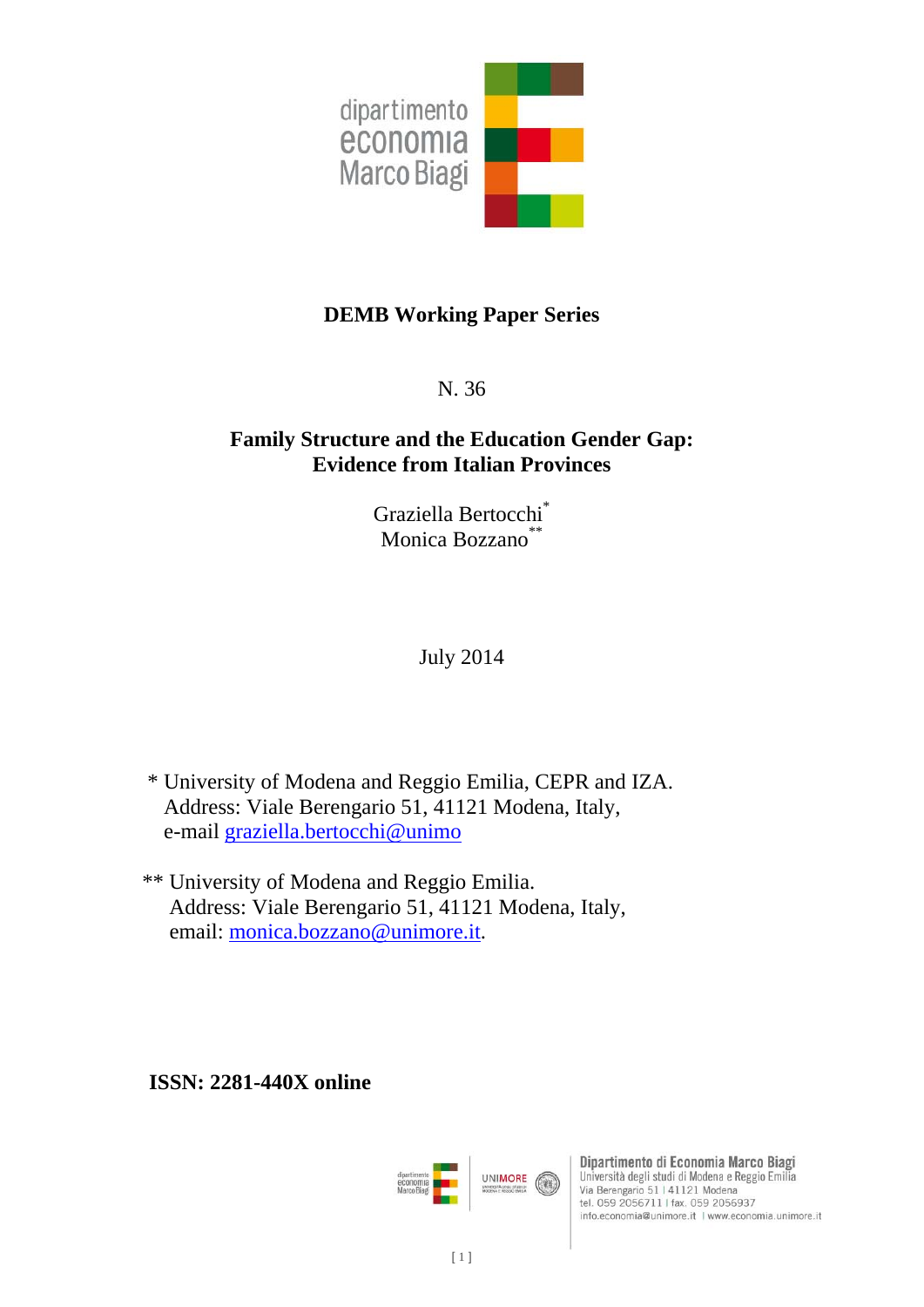# Family Structure and the Education Gender Gap: Evidence from Italian Provinces<sup>#</sup>

Graziella Bertocchi\*

Monica Bozzano\*\*

July 2014

<sup>#</sup> We would like to thank Paola Giuliano, Katharina Jaronicki, Paola Profeta, two anonymous referees, and participants at the CESifo Venice Summer Institute Workshop on The Determinants of Gender Gaps: Institutional Design and Historical Factors, for helpful comments. Generous financial support from Fondazione Cassa Risparmio di Modena and the Italian University Ministry is gratefully acknowledged.

<sup>\*</sup>University of Modena and Reggio Emilia, CEPR and IZA. Address: Viale Berengario 51, 41121 Modena, Italy, e-mail graziella.bertocchi@unimore.it.

<sup>\*\*</sup>University of Modena and Reggio Emilia. Address: Viale Berengario 51, 41121 Modena, Italy, email monica.bozzano@unimore.it.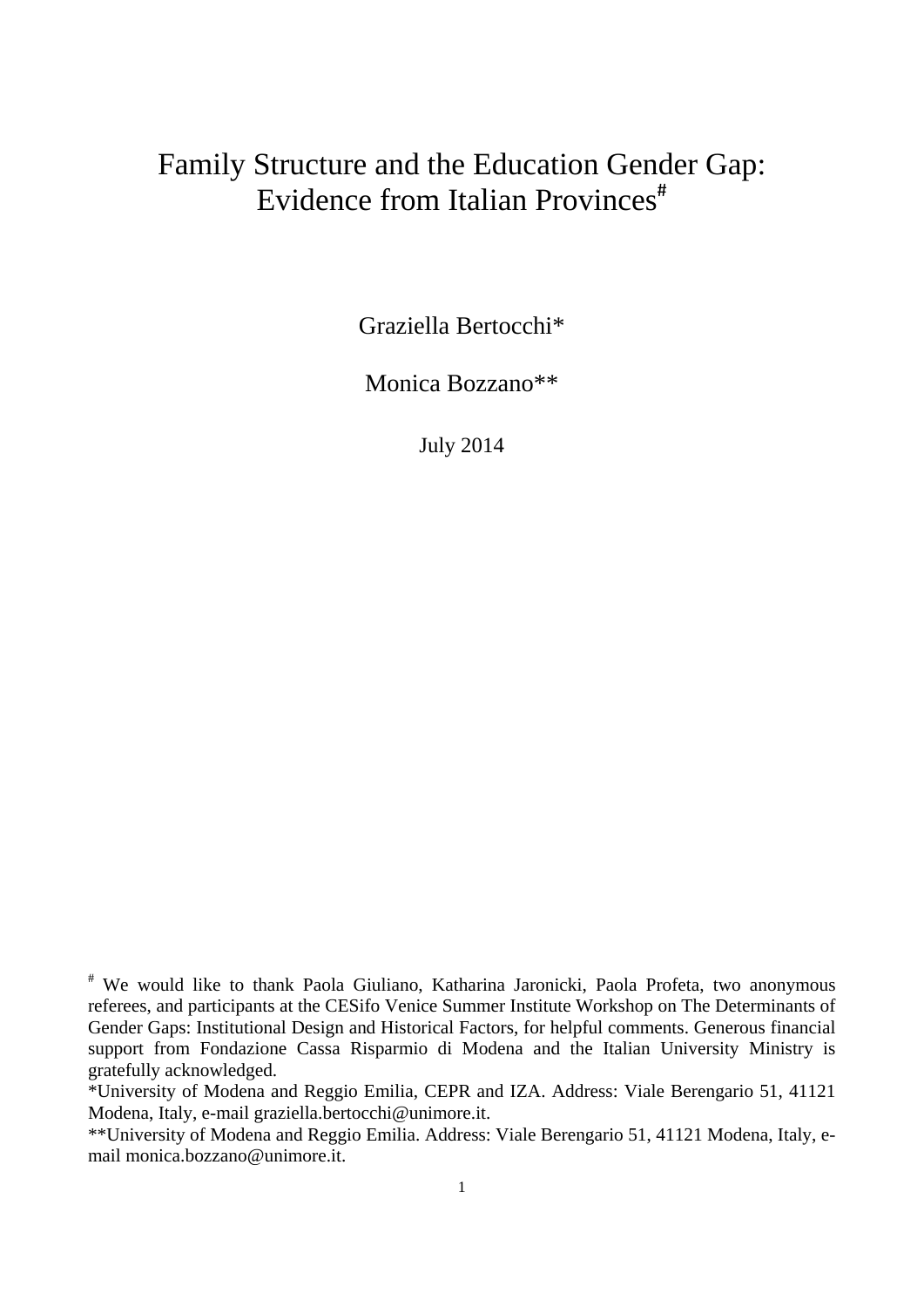#### Abstract

We investigate the determinants of the education gender gap in Italy in historical perspective with a focus on the influence of family structure. We capture the latter with two indicators: residential habits (nuclear vs. complex families) and inheritance rules (partition vs. primogeniture). After controlling for economic, institutional, religious, and cultural factors, we find that over the 1861- 1901 period family structure is a driver of the education gender gap, with a higher female to male enrollment rate ratio in upper primary schools being associated with nuclear residential habits and equal partition of inheritance. We also find that only the effect of inheritance rules persists over the 1971-2001 period.

JEL CODES: E02, H75, I25, J16, N33, O15.

KEYWORDS: Education gender gap, Italian Unification, family types, inheritance, institutions, religion, convergence.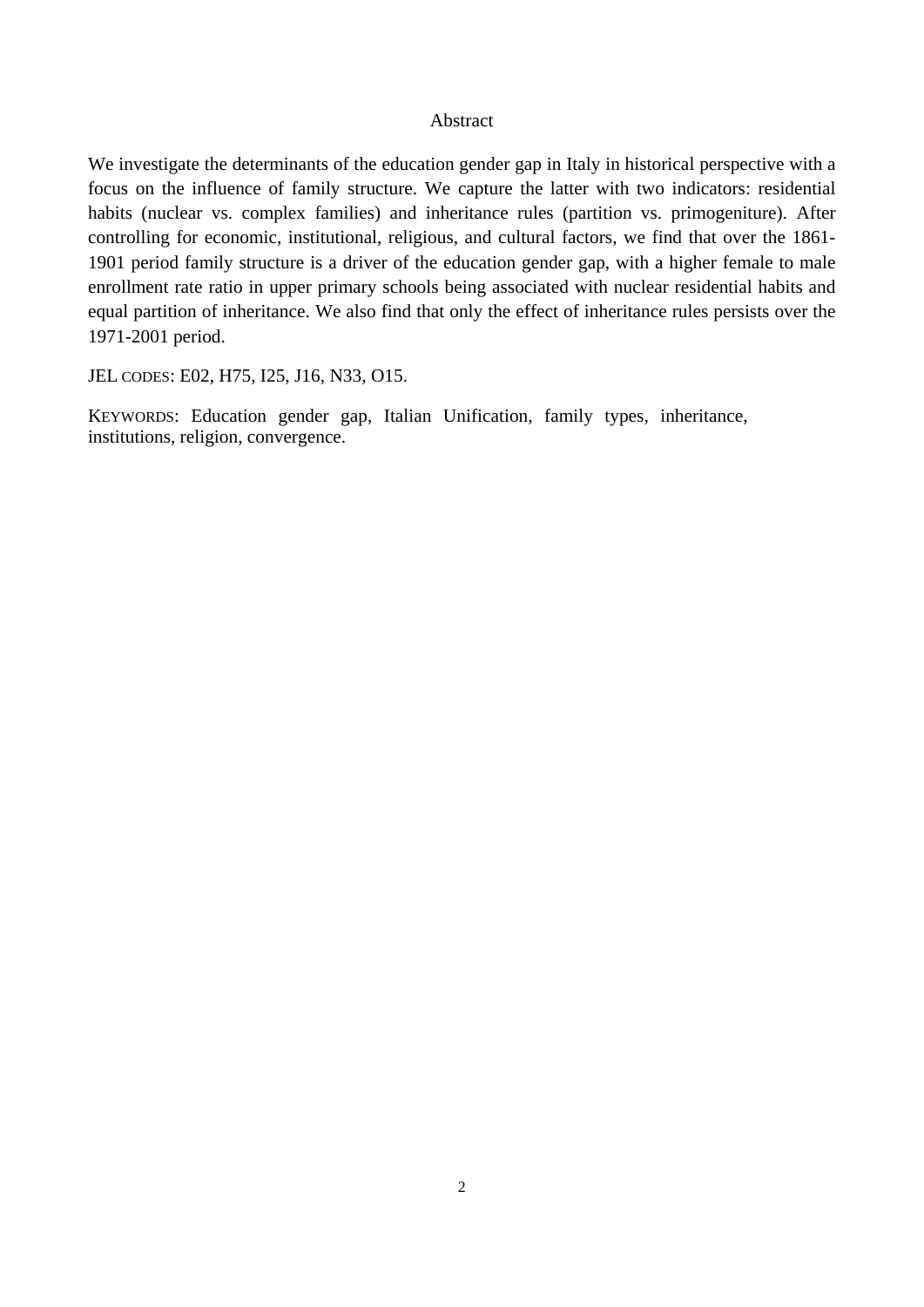#### 1. Introduction

Over a century and a half after the Unification of the country in 1861, in Italy the education gender gap has been gradually closing, and even reversing in recent years. This paper investigates its determinants by exploring the comparative effect of economic, institutional, religious, and cultural factors in historical perspective. The main focus of our investigation is the potential influence of family structure on gendered human capital accumulation. Despite the fact that Italy – within crosscountry investigations – is often treated as homogeneous in this respect, in fact it does exhibit significant variations in its family structure along several dimensions.

The industrialization process taking place in the 1950s and 1960s has profoundly affected the Italian family structure by provoking a shift of residential habits toward the nuclear model. However, the nuclear model, as opposed to more complex ones, was already diffused even during the nineteenth century, especially in the South. Likewise, partible inheritance rules have long dominated a large portion of the peninsula. At the same time, however, a patriarchal and authoritarian attitude was also prevalent within Italian families, according to a rigid hierarchy that emphasized gender roles (Barbagli, 1987). Despite the fact that family structure, in Italy and elsewhere, not only went through a time evolution, but also responded to different rules in rural vs. urban contexts and also across different social classes, it is possible to identify a relatively stable geographical differentiation of family models by the time the country is unified.

To classify family structure, we monitor two specific dimensions, reflecting residential habits and rules of inheritance, respectively. Therefore, we distinguish between nuclear vs. complex residential habits and between equal partition vs. primogeniture. Our hypothesis is that both dimensions may have influenced the position of women within the family and in society, leading through the centuries to a shift in cultural values and beliefs that might have persistently changed the status of women, and in particular their ability to acquire human capital.

Nuclear residential habits reflect a more liberal, rather than authoritarian, attitude. In a context where authority is largely a monopoly of males, we conjecture that a more liberal family structure should favour a more advantageous position of women. Partible inheritance is associated with more equality among children including females, if compared to alternative customs such as male primogeniture or discretion, which typically favour male heirs. In turn augmented property rights should be associated with a broader set of rights, including access to education. We also evaluate the potential additional role of female age at marriage, since age at marriage is another important indicator of the degree of subordination of women with respect to men and therefore of gender inequality. Low age at marriage for women is in fact associated with inequality between the sexes and different tasks and responsibilities. Moreover, we combine these three indicators – residential habits, inheritance rules, and female age at marriage – to obtain an extended version, adapted to Italy, of the classification of family structure due to Todd (1990). While Todd (1990) only considers residential habits and inheritance rules, we also evaluate the combined potential role of female age at marriage, following the attention paid by Hajnal (1965, 1982), and by Barbagli (1987) and Del Panta et al. (1996) with specific focus on Italy, to this additional dimension.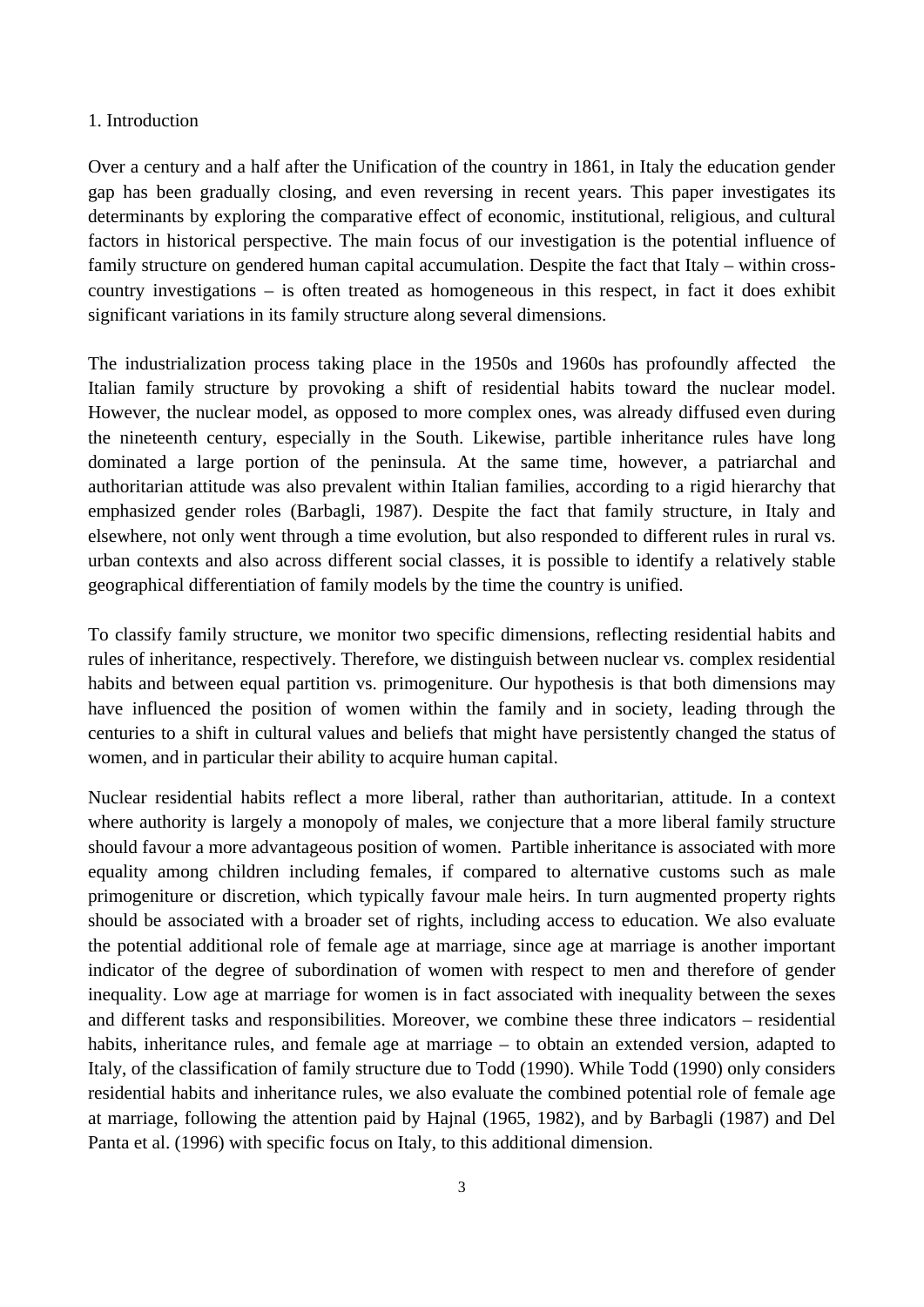Our analysis of the effect of family structure on the education gender gap is based on a comprehensive newly-assembled database reporting primary school enrollment, by gender, across 69 provinces over a twenty-year sub-sample covering the 1861-1901 period which captures the crucial initial 40 years of the country. At this critical juncture for the history of the country, we still observe a sizeable gender gap even in compulsory primary school. We complete our database with information on relative contemporaneous schooling attainment, with a focus on higher levels such as secondary and tertiary schools, where a gender gap is still likely to linger on in the present days. Besides family structures, among the correlates we explore are indicators for economic, institutional, and religious factors. During this period, Italy indeed represents a microcosm which exhibits rich variations along all these dimensions. As a result, we present evidence that family structure is a robust correlate of the education gender gap during the historical period under examination, with a higher female to male ratio in enrollment in primary school being associated with nuclear residential habits and with equal partition of inheritance. Moreover, we find that the impact of family structure is persistent but, over a contemporaneous dataset covering 1971 and 2001, only the latter dimension still matters. However, despite the fact that our results are consistent across different specifications and after controlling for a large set of potentially confounding factors, we should still be cautious in interpreting our results as causal, since we still lack an underlying theoretical model of the effect of family structure on the education gender gap.

The rest of the paper is organized as follows. In Section 2 we summarize the relevant literature. In Section 3 we present our newly-collected dataset. Section 4 contains the empirical analysis on the historical education gender gap. In Section 5 we turn to the contemporaneous education gender gap. We conclude in Section 6.

## 2. Literature

The literature on girls' education in historical perspective has looked at multiple angles across time and space. Goldin (1998) and Goldin et al. (2006) study the evolution of secondary and tertiary education, respectively, for American women during the twentieth century.<sup>1</sup> Becker and Wößmann (2008) investigate the determinants of girls' education over nineteenth-century data for Prussia, with a focus on the positive influence of Protestantism.<sup>2</sup> The education gender gap in Italy during the nineteenth-century is studied by Bertocchi and Bozzano (2013), who search for their deep, longterm determinants and find a beneficial influence on women's outcomes of the medieval pattern of commerce, along the routes that connected Italian cities among themselves and with the rest of the world.<sup>3</sup> In a more general setting, the long-term determinants of the gender gap have been studied by Galor and Weil (1996), who model the link between women's inferior physical strength and their potential accumulation of human capital, and Alesina et al. (2013), who test the hypothesis that

<sup>1</sup> Fernandez and Wong (2011) analyze the recent disappearance of the education gender gap in the US. 2

<sup>&</sup>lt;sup>2</sup> Protestantism was nearly absent in Italy throughout the period under examination.

 $3$  For Italy, see also Bertocchi et al. (2014), who document a reversal of the education gender gap in the post World War II period, and Bozzano (2014), who adapts the Global Gender Gap Index to contemporaneous Italian data.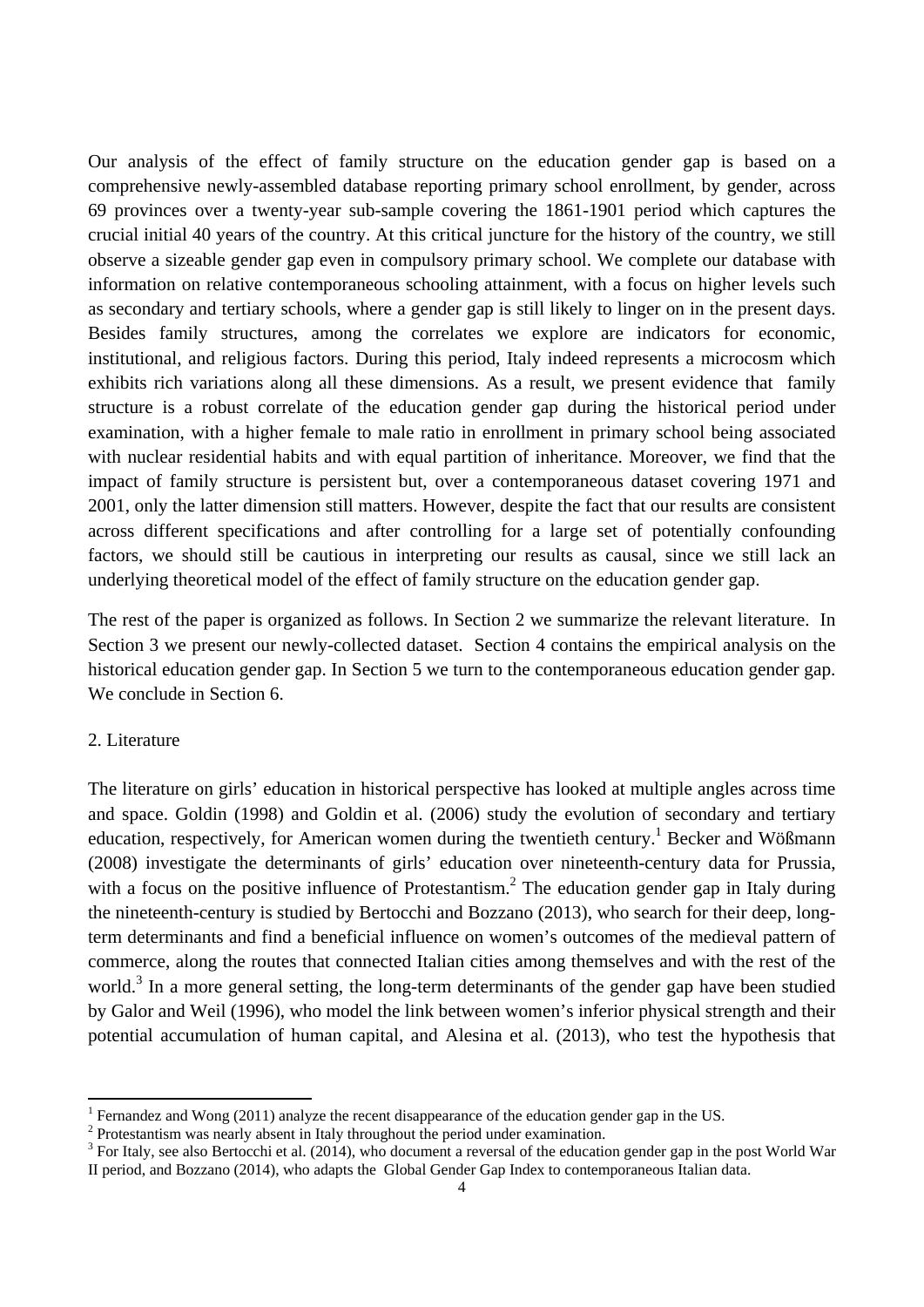cultivation techniques requiring the plough determined the historical gender division of labor,<sup>4</sup> while Becker and Barro (1988) analyze the trade off between the quantity and quality of children, the latter depending on the children's human capital. With respect to this literature, our contribution is to focus on the influence of family culture on the education gender gap.<sup>5</sup>

We shall present below four streams of the literature on gender roles, focusing respectively on the role of the family, which is our main focus, as well as the influence of development, institutions, and religion as potential determinants.

# 2.1. Gender and family structure

The potential role for family structure in determining women's position has attracted a growing literature, following seminal work by Banfield (1958), Coleman (1990), and Todd (1990) on the general relevance of family ties for socio-economic outcomes.

Todd (1990) develops a classification of family types organized along two leading axes. The first axis focuses on the relationship between parents and children, which can be captured by residential habits. On this basis families can be classified as "liberal", i.e., nuclear families where children leave after marriage, or "authoritarian", i.e., extended (stem, or communitarian) families where different generations live together. The second axis focuses on the relationship between siblings, which in turn can be captured by inheritance rules. The latter can be differentiated into "equal" and "unequal" ways to distribute family's wealth, where inequality may involve primogeniture, unigeniture, or the absence of formal rules. $<sup>6</sup>$ </sup>

The combination of the above two axes leads to the following four family types: the absolute nuclear family, "liberal" and "unequal" (since no formal inheritance rules apply); the egalitarian nuclear family, "liberal" and "equal"; the stem family, "authoritarian" and "unequal"; and the communitarian family, "authoritarian" and "equal". Todd also acknowledges the presence of a fifth type, the incomplete stem family, particularly widespread at the border between different national entities, which combines the "authoritarian" model with inheritance customs which are de jure but not de facto egalitarian. To determine the distribution of these family types within Western Europe Todd applies the "regressive method" due to Bloch (1949), which consists in starting with the most recent and complete data and from those to go back to historical and more fragmented data. In fact, it is from the patterns documented for the 1950s and 1960s on the basis of censuses that he can establish strong persistence of the observed family types back to the Middle Age.

The Todd (1990) classification has been applied to the analysis of a number of issues.<sup>7</sup> More relevant to this paper are those related to women's position. Duranton et al. (2009) find that the

<sup>&</sup>lt;sup>4</sup> The plough system applied to the entire territory of Italy.

<sup>&</sup>lt;sup>5</sup> See Spolaore and Wacziarg (2013) for a broad survey of the literature studying the long-term impact of cultural traits on a range of economic outcomes.

<sup>&</sup>lt;sup>6</sup> See Bertocchi (2006) on the historical evolution of inheritance practices.

<sup>7</sup> Galasso and Profeta (2010, 2013) apply Todd's classification to the analysis of European pension systems and redistributive policies. Greif and Tabellini (2012) distinguish between extended and nuclear families to investigate the development patterns of China vs. Europe.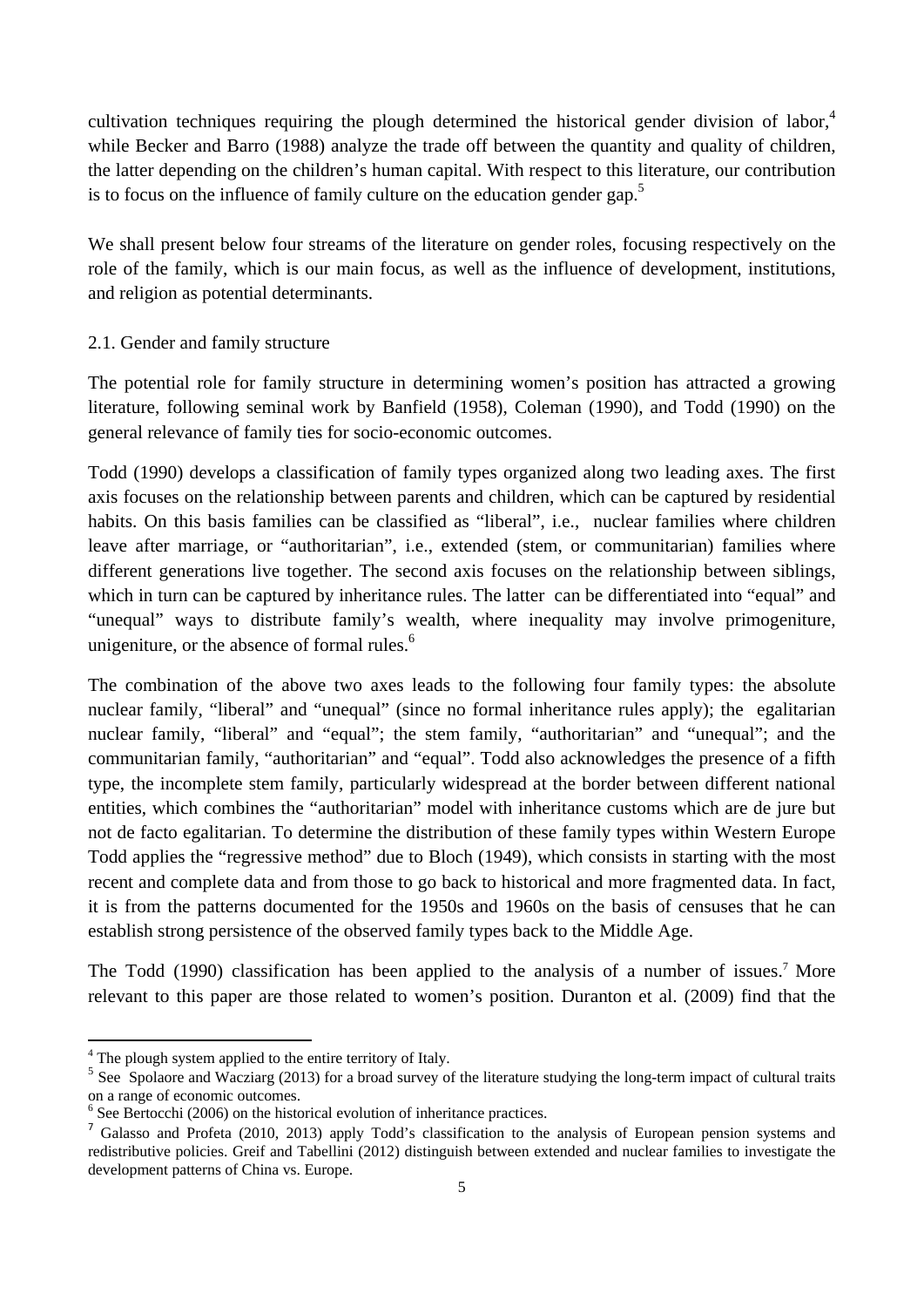European regions where egalitarian – rather than absolute – nuclear families tended to predominate have lower female participation in the labor force. Dilli et al. (2013) apply Todd's classification to account for non-European parts of the world and find that it affects a gender equality index. Tur-Prats (2014) applies it to an analysis of domestic violence in Spain. An alternative measure of family structure is introduced by Alesina and Giuliano (2010, 2014), who construct a subjective variable measuring the strength of family ties using survey data and show that strong family ties are positively correlated with lower female labor force participation and more traditional attitudes towards women. Galasso and Profeta (2010) compare Todd's classification with the one proposed by Alesina and Giuliano (2010, 2013) and find that they are broadly consistent.

While the classification of family types proposed by Todd (1990) is the one which is more commonly applied to economic analysis, in a previous volume Todd (1984) suggests a different classification that replaces the second axis based on inheritance rules with an alternative one, focused on the relationship between husband and wife and therefore more specifically directed to the analysis of the role of women.<sup>8</sup> The anthropological categorization of the husband-wife axis is based on the degree of feminism, which is maximum under matrilinearity, minimum under patrilinearity, and intermediate under bilaterality. The anthropological definition of this set of terms is based on kinship. For instance, a family system is considered matrilinear if it confers a prominent role in social life on the kin of the wife. Todd (1984) assigns to the resulting six family types different potentials in terms of development and expansion of mass literacy and also highlights a strong association between literacy and another family characteristic, female age at marriage. The gender gap in literacy, however, is not considered.

Previous research by Hajnal (1965, 1982) had focused on the European Marriage Pattern (EMP), a family model diffused in Northern Europe at least since the sixteenth century which involves nuclear residential patterns associated with late marriage for both sexes. According to Hajnal these two features are closely connected: marriage can occur at an early age only in the presence of complex rather than nuclear families, since economic constraints would not allow the formation of an independent family at an early age. The pattern prevailing in Southern Europe, again according to Hajnal, was instead characterized by early marriage and complex families. The EMP has been associated with women's position by De Moor and Van Zanden (2010), who argue that the practice of consensual marriage implied by this model led to distinctive cultural values based on equality between the sexes. This in turn encouraged women to work outside the household, contributing to economic growth. Along similar lines, Foreman-Peck (2011) emphasizes the implications of the higher marriage age for human capital investment for both sexes, but particularly for women, while Voigtlander and Voth (2013) model and test the hypothesis that the Black Death triggered the shift toward the EMP by improving female employment prospects in the pastoral sector.

 $8$  The reason why inheritance rules are discarded by Todd (1984) when the focus is on equality between sexes is that he claims that equal partition of inheritance was in fact only applied to sons, thus excluding daughters and implying a lower status for women. However, the exclusion of women from inheritance was not the rule. For instance, Goody (1976) reports that between 1200 and 1800 in European societies property was largely transmitted both to men and women. More specifically in parts of Italy, for example under the Habsburgs, the legal right to property had been granted to women since the beginning of the Restoration era (Licini, 2011).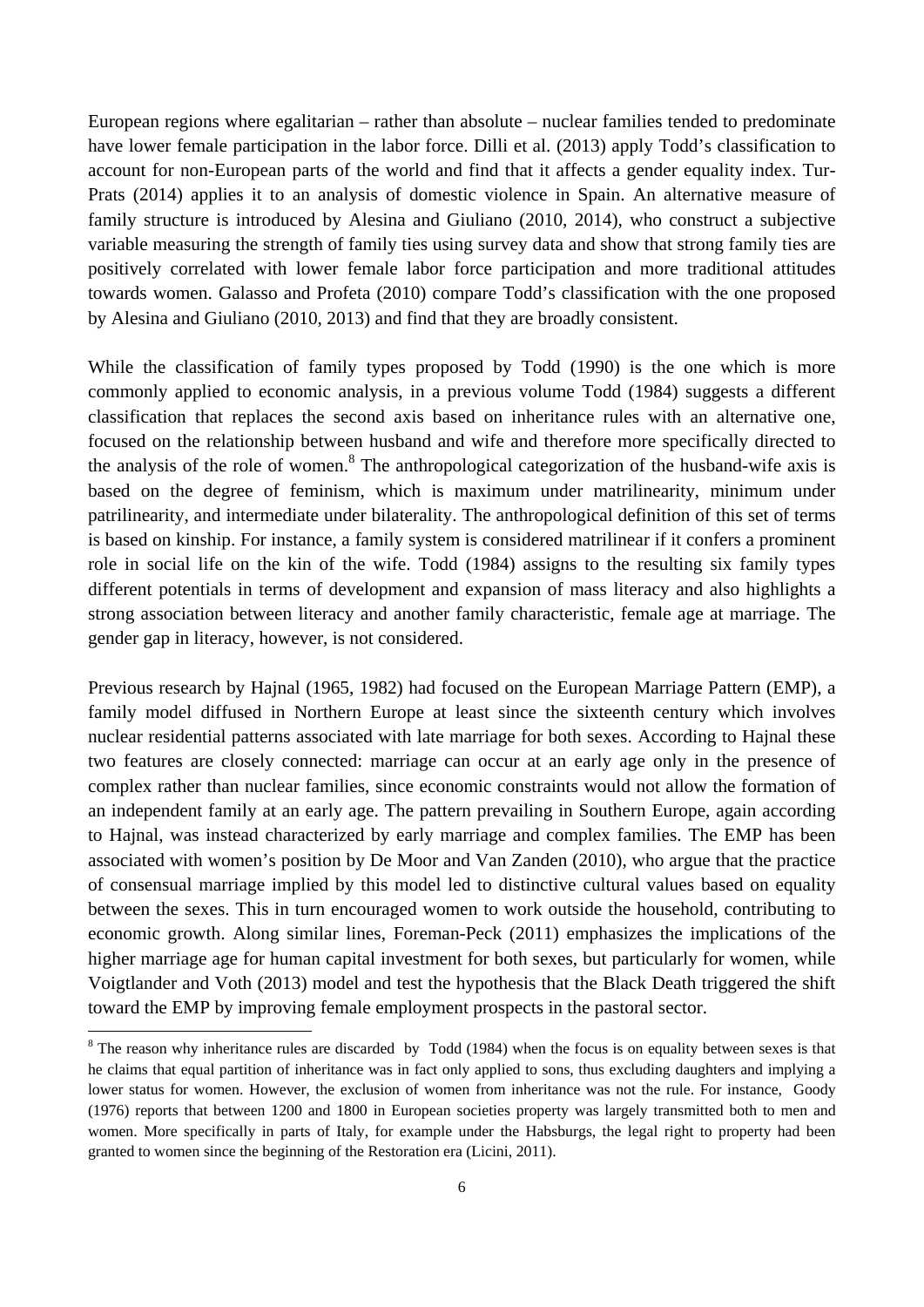However, subsequent research has demonstrated that the nexus suggested by Hajnal between nuclear living arrangements and late marriage is not robust. Todd (1990) questions the association between coresidence and late marriage. Indeed, Southern Europe witnessed both early marriage, particularly for women, within nuclear families as well as late marriage within complex ones. Barbagli (1987) and Del Panta et al. (1996) show that examples of the former and the latter combination were diffused in Southern and Central Italy, respectively.<sup>9</sup>

This paper contributes to the literature on family structure and women's outcomes by applying Todd's and Hajnal's analysis to the case of Italy and by highlighting the separate roles of residential habits, inheritance rules, and age at marriage in this specific context.

# 2.2. Gender and development

Turning to the other potential correlates of the gender gap, the literature recently surveyed by Duflo (2012) looks at its nexus with development. With reference to the education dimension the author argues that, even though the gender gap in primary and secondary enrollment has rapidly gone down during the past decades, it still remains wider in poor countries. This evidence suggests that economic growth can have an important positive impact on gender equality but at the same time that it is generally not sufficient to overcome discrimination. The analysis in this paper confirms that economic factors indeed have a limited impact on gender equality in education, which justifies our focus on alternative explanations.

#### 2.3. Gender, institutions, and educational policies

Gender outcomes can also be influenced by a wide array of institutions, starting from the institutions that can shape the school system. In the Italian context, the influence of the pre-Unification political regimes on educational policies, including their gendered dimension, has been recognized by the history literature. Female education was largely neglected (Serristori, 1842) in most areas, with the exception of Lombardy, Rome, and the Duchy of Parma and Piacenza (Vigo, 1971). In many cases not only the quantity, but the quality of education for girls was inferior, being concerned primarily with knitting and sewing (Incatasciato, 1978). In the Bourbons' territories the law explicitly allowed the hiring of illiterate female teachers (De Mauro, 1963). Unification brought the introduction of compulsory primary education for boys and girls and, despite the resilience up to the present day of a North-South divide, activated a regional convergence process in educational attainment, as well as the gradual reduction of the gender gap which is the focus of the present paper. We refer to Bertocchi and Spagat (1997), Zamagni (2002), A'Hearn et al. (2011), and Bertola and Sestito (2013) for an exhaustive description of the evolution of the educational system in Italy.

<sup>&</sup>lt;sup>9</sup> Dennison and Ogilvie (2013)'s meta-study confirms that the European Marriage Pattern did not prevail throughout Europe and that its key components did not always coincide; it also casts doubts on the association between this family model and women's empowerment, human capital accumulation, and economic success.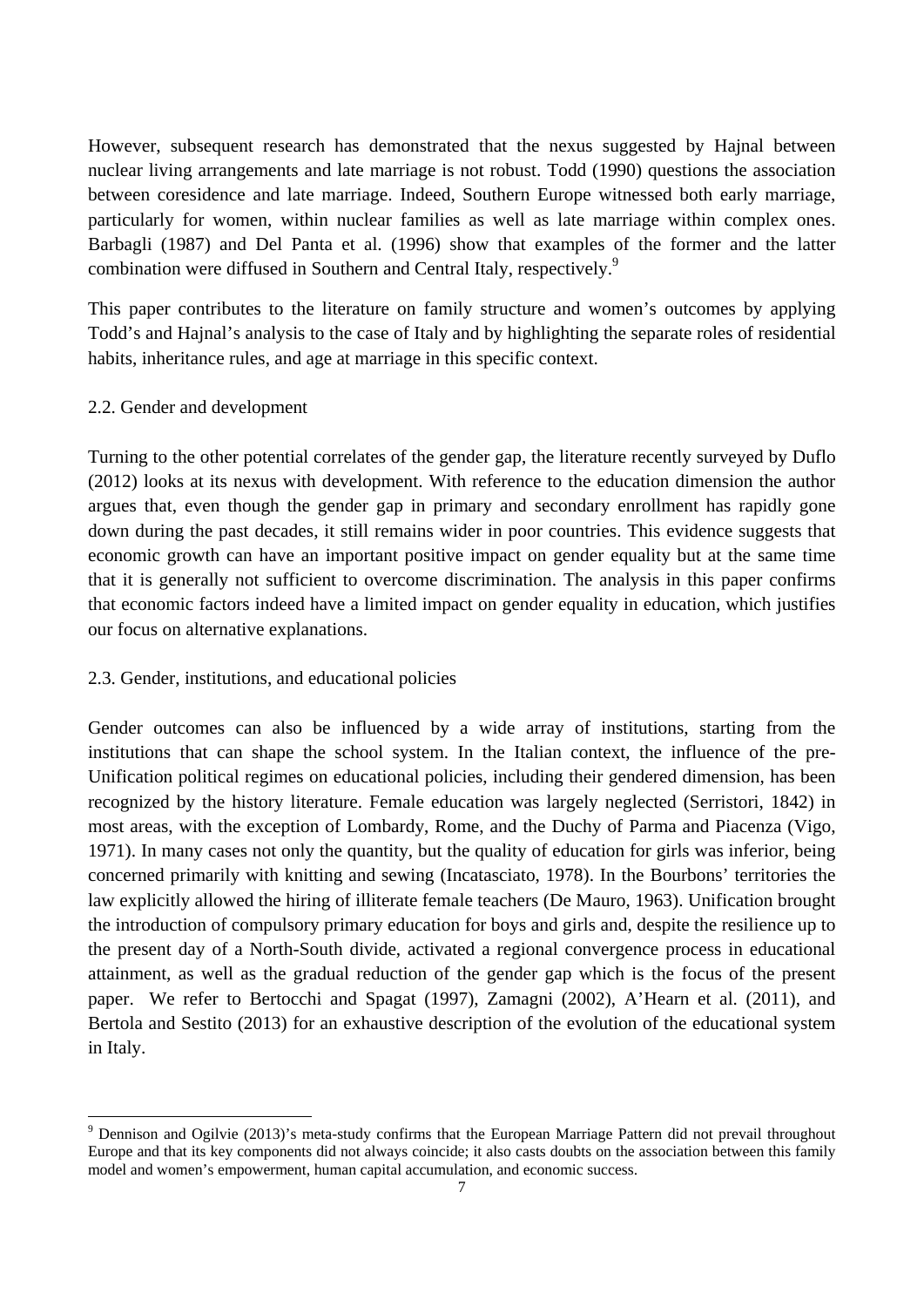# 2.4. Gender and religion

Finally, the influence of religion on gender roles has been explored by Algan and Cahuc (2006) who, using survey data, show that Catholics, Orthodoxs, and Muslims are more prone to embrace the traditional male breadwinner conception than Protestants and atheists. Within the sociology literature, Esping-Andersen (1990) also associates a conservative view of women and the family with Catholic countries, while Bertocchi (2011) shows that Catholicism is negatively associated with the introduction of women suffrage in the 1870-1930 period. In this paper we aim at disentangling a potential role of religion even within a homogeneously Catholic country.

# 3. Data and descriptive statistics

In order to study the long-term determinants of the education gender gap, we compile a database on education outcomes in late nineteenth-century Italy drawing from various sources. The main source is represented by data collected by the Italian Ministry of Agriculture, Industry and Commerce (MAIC). Our data cover 69 Italian provinces (at 1871 boundaries) in three points in time (1861, 1881, and 1901), spanning the initial forty years of the unified Kingdom of Italy. It should be stressed that enrollment data at the provincial level are only available until 1901. Data collection at this level of disaggregation is resumed only after World War II. For the same geographical entities, we complete the dataset with contemporaneous (1971 and 2001) census data on education outcomes by gender, taken from ISTAT (2009). We also collect data on the potential determinants of the historical and contemporaneous education gender gap. The variables are described below. We refer to the methodological notes in the Appendix for further details. Below we also illustrate descriptive statistics and stylized facts that can suggest preliminary hypotheses and considerations.

# 3.1. Education

At Unification in 1861, the Kingdom of Italy immediately implemented national educational policies primarily aimed at removing regional disparities across regions. In 1859, even before Rome became the capital, the Casati Law disciplined the school system by imposing free and compulsory primary education for boys and girls, starting at age 6. The law introduced an initial compulsory two-year lower primary school (extended to three years in 1877 by the Coppino Law) followed by a subsequent non compulsory two-year upper primary level. The presence of free schools for boys and girls was made mandatory for the local authorities, in the effort to erase the regional differences inherited from the pre-Unitary polities and the differential supply and quality of primary schools. However, these legal provisions were enforced only slowly and unevenly, so that spatial disparities are still present throughout the historical period under examination even though ultimately, by the end of the nineteenth century, these policies proved effective and contributed to a substantial decline, together with a regional convergence, of the gender gap in education.<sup>10</sup>

For our dependent variables, we collect historical enrollment rates by gender for total population of primary school age, which consists of the population between 6 and 12 (excluded) years of age. On

  $10$  For further details on see the references in Sub-section 2.3.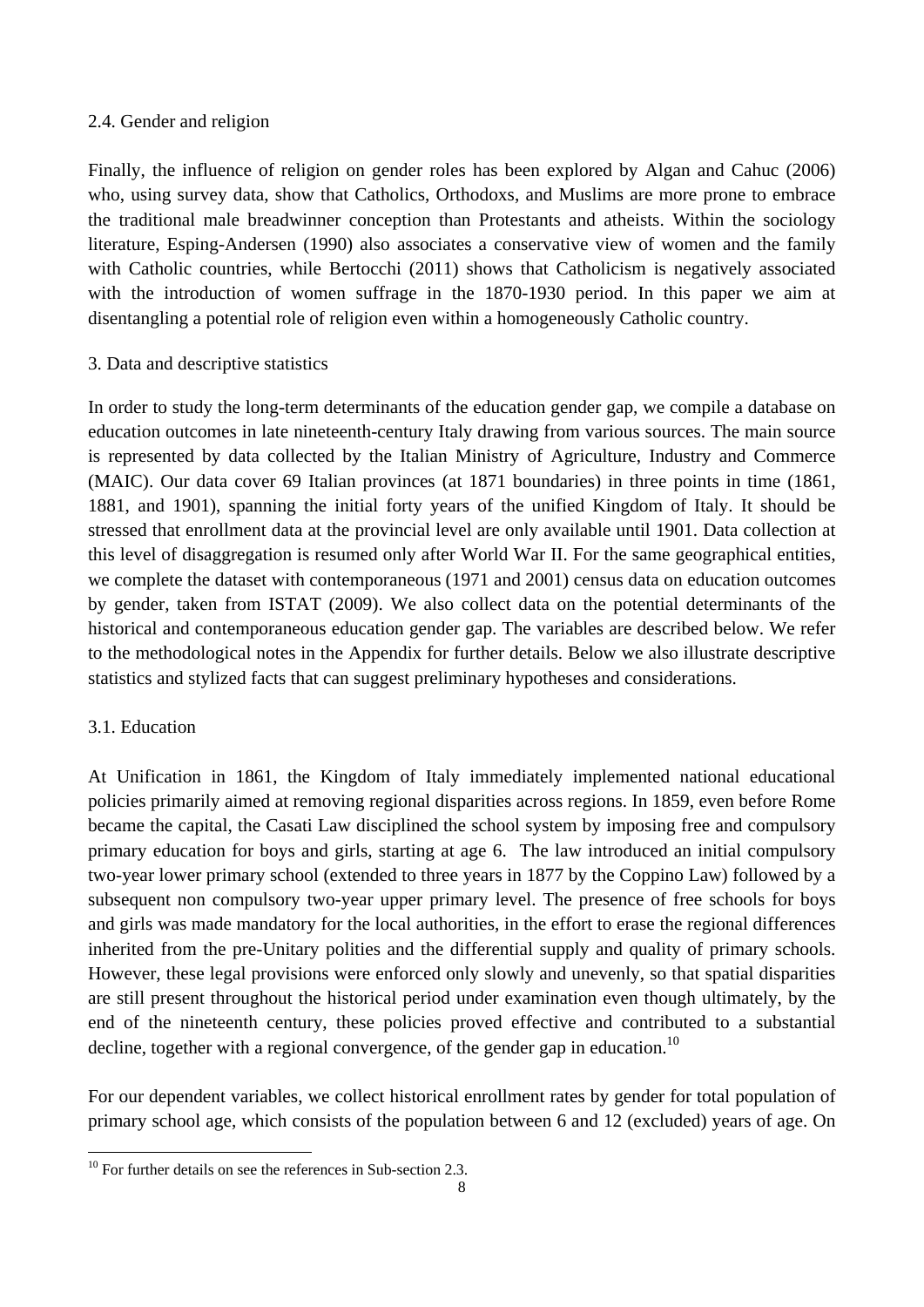this basis we calculate a measure of gender equality given by the female to male ratio in enrollment rates in primary school<sup>11</sup> for 1861, 1881, and 1901. We also compute a separate measure at the lower and upper primary school level, only the former being compulsory.<sup>12</sup> Beside data by gender, we also include general indicators of schooling defined as the number of pupils enrolled in primary school over the number of children of the corresponding 6-12 school age. Again we disaggregate this measure into a lower and an upper primary school level.

The descriptive statistics reported in Table A2 reveal that in the 1861-1901 period the average enrollment rate in primary schools is  $52.7$  percent<sup>13</sup> and the average female to male enrollment ratio is 0.83 (where 1 represents perfect equality). However there exists significant variation across provinces for both outcomes, ranging from 9.7 to 117.3 percent for the enrollment rate<sup>14</sup> and from 0.05 to 1.51 for the female to male enrollment ratio.<sup>15</sup> Moreover, the picture changes considerably if one distinguishes between the lower and upper primary level: the former displays a female to male enrollment ratio of 0.85, for the latter the corresponding figure is 0.55.

Further inspection of our data reveals that, both at the lower and upper level, enrollment rates increase gradually over the years in the sample. For each year in the sample, gender disparity as captured by the female to male enrollment ratio is more pronounced at the upper level. Over time, we observe a gradual closing of the gender gap. Nevertheless, for the last year of the sample differences between boys and girls are far from eradicated and remain especially deep at the upper level. In the following discussion, we focus on the female to male enrollment ratio at the upper primary level, where gender differences are more pronounced and more persistent.

The maps in Figure 1 show the female to male ratio of the enrollment rates at the upper primary level, organized by quartiles, by province and over time. The darker is the shade of the provincial surface, the larger the female to male ratio and therefore the higher gender equality. The maps confirm both the time trend and the differentiation across provinces.

Turning to the period following World War II, our measures of education gender equality focuses on the secondary and tertiary levels, since over this sample equality is a well-established fact at the primary level. Rather than to enrollment, these data refer to the number of females and males holding high-school and college degrees, respectively.<sup>16</sup> We take census data for the earliest and latest years currently available, i.e., 1971 and 2001. From this perspective, we can evaluate the influence of a wave of educational reforms implemented in the 1960s as well of the increase of

<sup>&</sup>lt;sup>11</sup> This measure is equivalent to the UN definition of the Gender Parity Index, where 0 corresponds to extreme inequality and 1 to full equality.

 $12$  Because of lack of data at the provincial level, the denominators of the enrollment rates at the upper and lower levels are always the corresponding 6-12 population figures.<br><sup>13</sup> Even though schooling was formally mandatory at the lower level, de facto the implementation of the law was

 $\frac{1}{2}$ gradual and patchy.

The reason why enrollment rates can be greater than 100% is the presence of under-aged and/or over-aged enrollment. See the methodological notes in the Appendix for details.

<sup>&</sup>lt;sup>15</sup> For some observations the ratio is larger than 1, which indicates a gender gap in favor of females.

<sup>&</sup>lt;sup>16</sup> Flow data about enrollment are not available at the provincial level.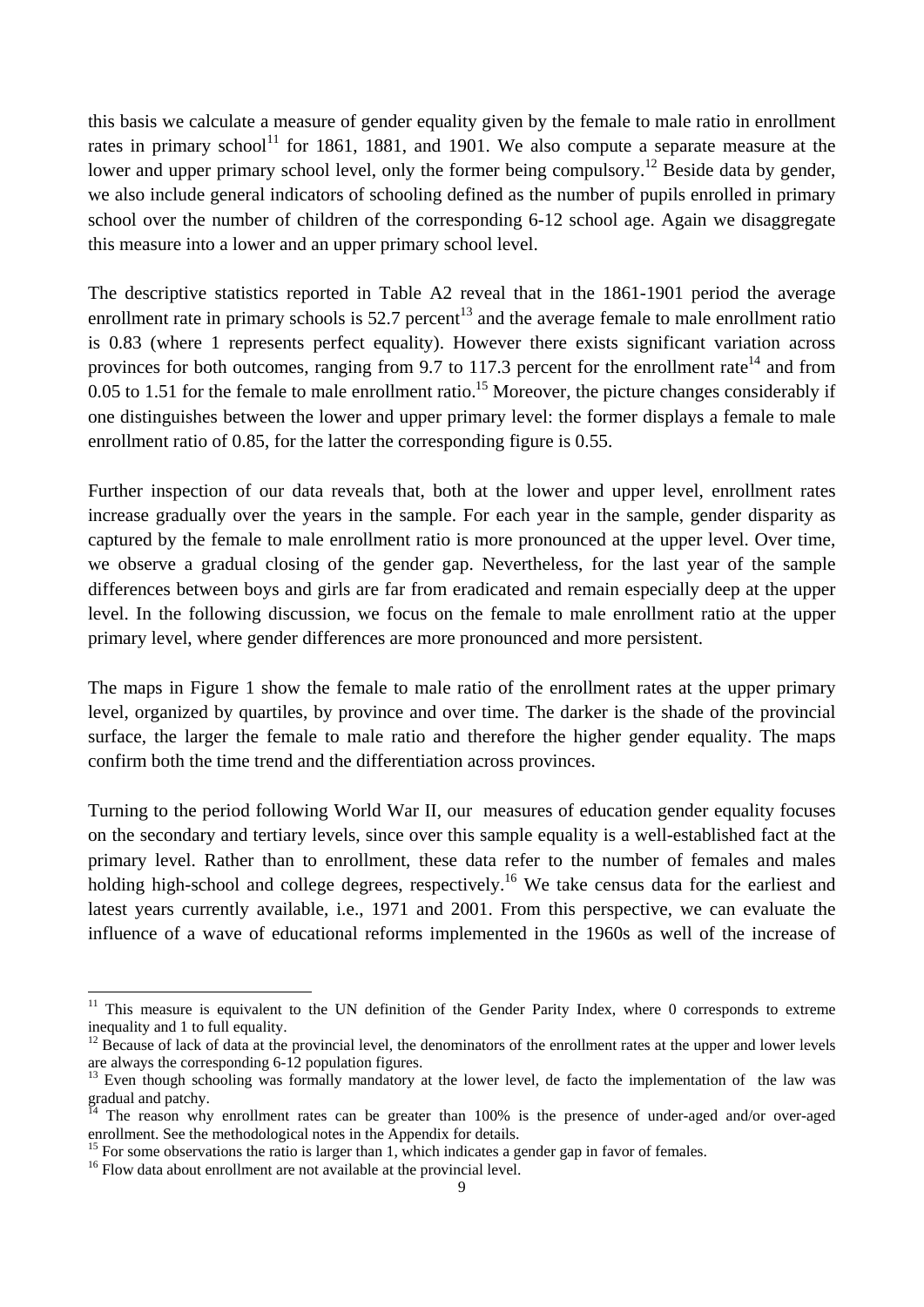mandatory education to twelve years introduced in  $2000$ .<sup>17</sup> Taking an initial glance at contemporary data, we find that as of 1971 the position of females both at the secondary and the tertiary level is far from equal from that of males, especially at the tertiary level. The picture changes sensibly by 2001, with a near-closing of the gap at both levels, and in fact almost perfect equality at the tertiary level.



Figure 1. Female to male ratio upper primary enrollment ratio, 1861-1901

The darker the shade, the higher is the female to male ratio upper enrollment rate in the province. Provinces are identified by abbreviations of current provincial names. See the Appendix for sources.

In the following discussion we relate our measure of gender equality in education to the potential determinants previously described. More details on the definitions and sources of all variables, as well as on methodological issues, can be found in the Appendix.

#### 3.2. Family structure

Our primary indicators for family structure reflect, separately, each of the two axes defined by Todd (1990), i.e., residential habits and rules of inheritance. Accordingly, we first define a dummy variable that takes value 1 if the nuclear family pattern was prevailing in the province and 0 otherwise. Similarly, we define a dummy variable that takes value 1 if partible inheritance was prevailing and 0 otherwise. We follow Duranton et al. (2009) for the matching between the information in Todd and geographic units.

 $17$  For a description of the evolution of the education system in Italy see the references listed in Sub-section 2.3.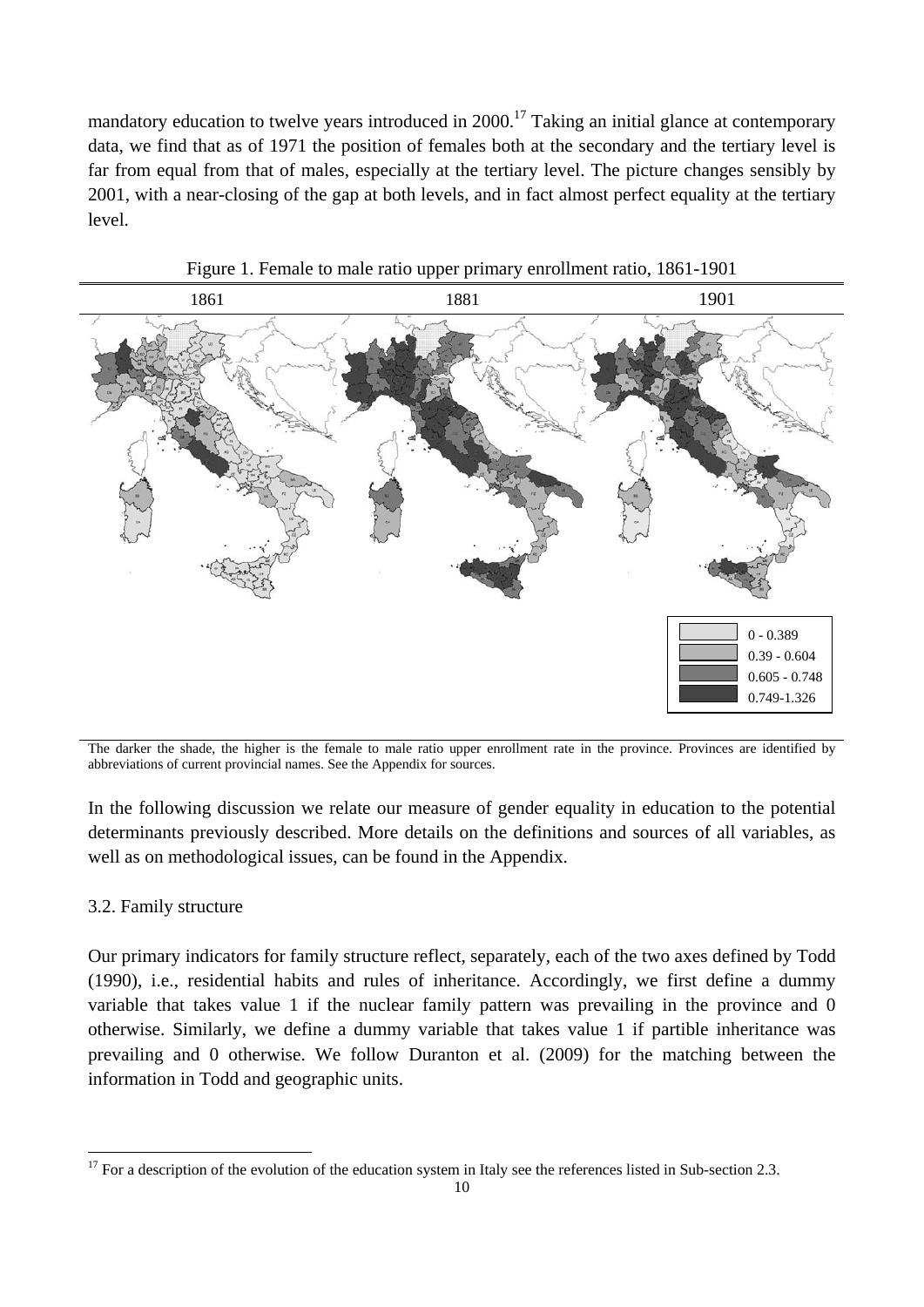As mentioned in Sub-section 2.1, Todd (1984) defines a third axis concerning the degree of feminism. However, under this classification Italy belongs entirely to the bilateral type, so that we cannot exploit any variation across provinces.

To account for female age at marriage, building on Hajnal (1982) and Todd (1984), we also collect data from Barbagli (1987) on the percentage of women married below the age of 15 in 1872-75. The original source is DIRSTAT, 1877. However, information is available only at the regional level. Still, in this respect we extend what already documented by Todd (1984) within an international comparison that for year 1840 placed all of Italy with the low-age (namely, below 27 years of age) area. As explained by Barbagli (1987), low age at marriage for women is an important indicator of subordination and inferiority of women within the family, since it is associated with inequality between the sexes and different tasks and responsibilities.<sup>18</sup>

Alternatively, we also account from the Todd (1990) four-way classification (again matched to provincial units following Duranton et al., 2009). However, only three of the Todd family types are relevant for Italy, since the absolute nuclear family is never represented. Moreover, the stem family only appears in its incomplete form, in the area bordering the Austrian Empire. Furthermore, following Hajnal (1982), Todd (1984), Barbagli (1987), and Del Panta et al. (1996), we augment the Todd (1990) classification to distinguish for Italy between two different models of egalitarian nuclear family, which are respectively associated with late and early marriage age for women. As a result, we obtain for Italy four family types, generating a set of four dummies: egalitarian nuclear with late marriage, incomplete stem, communitarian, and egalitarian nuclear with early marriage.

Table A2 reveals that the nuclear family model prevails in about 53 percent of the provinces, while partible inheritance does so in about 87 percent. On average women marry before age 15 in only 3 percent of the regions, even though the figure is as high as 13 percent in the case of Sicily.

Figure 2 illustrates the geographical distribution of the provinces where nuclear families and equal partition prevail, as well the geographic distribution of the four family types based on our adaptation of the Todd (1990) classification. While for equal partition we observe a strong geographical pattern, with primogeniture being concentrated in an area which is close, even though not coincident, with the current North East, the picture is more varied for the coresidence dimension and for the combined family types. Overall, in an international comparison, Italy exhibits rich variation along these dimensions. Indeed Spain, for instance, exhibits only two family types: the stem family, totally concentrated in the North, and the egalitarian nuclear family in the South. Likewise, England only presents the egalitarian nuclear family in the East and the incomplete stem in the West. To be noticed also is the fact that both in Spain and England the two axes perfectly overlap, so that it is not possible to disentangle the potential effect of coresidence from that of inheritance rules.

 $18$  At least up to Unification, no association can be found between late marriage and education acquisition. In fact, in areas where late marriage applies, we find a very high proportion of the population (up to one third for females in Northern Italy) spending at least some years as domestic servants (Barbagli, 1987). This pattern was motivated by the necessity to accumulate sufficient means to start a family and was common to other European countries (Hajnal, 1967, 1972).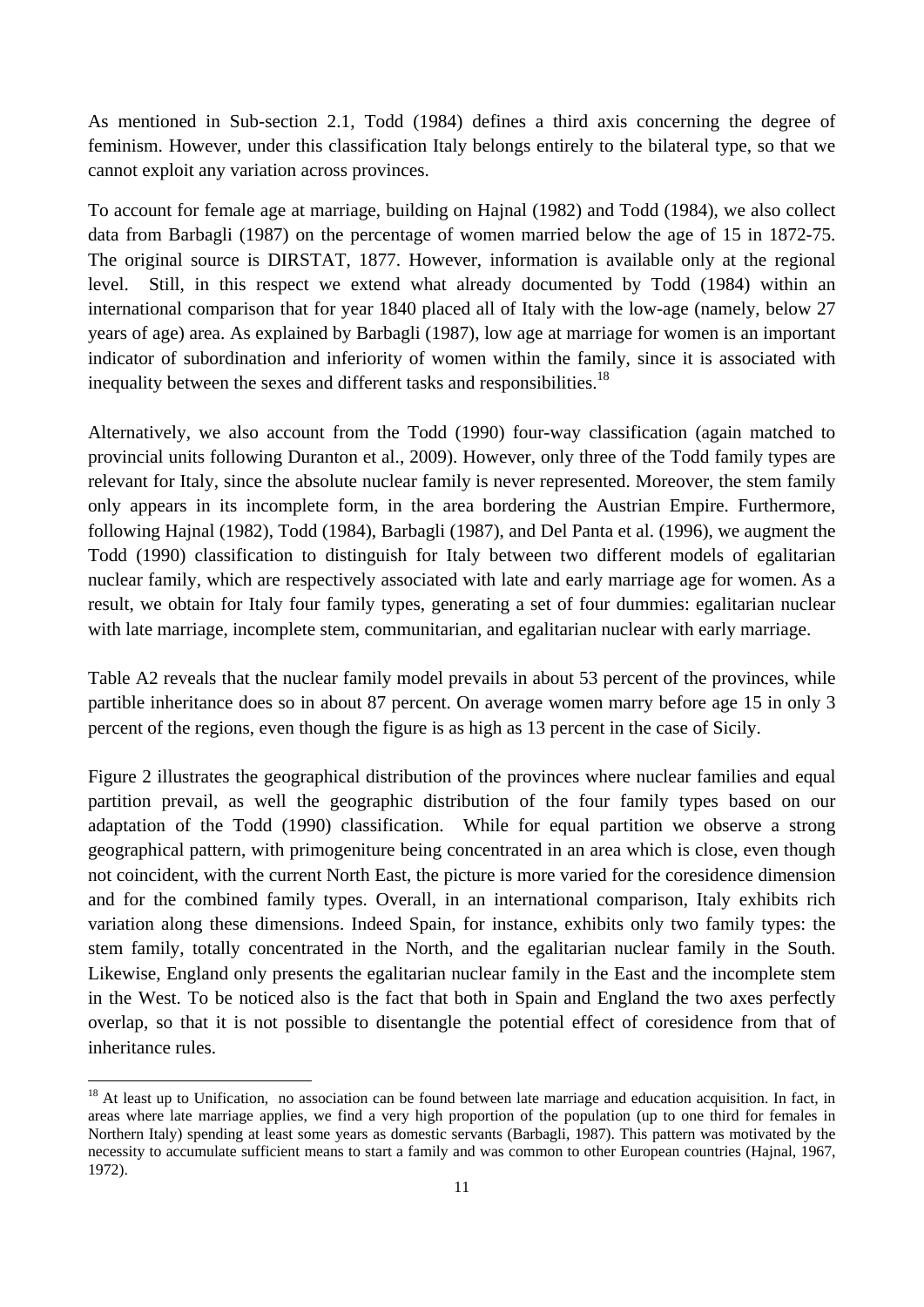

Figure 2. Family structure

Provinces are identified by abbreviations of current provincial names. See the Appendix for sources.

#### 3.3. Economic development

Our historical correlates for economic development involve measures of the level of wealth and the degree of structural transformation, both with a panel dimension over the 1861-1901 period. We proxy the former with the average height of conscripts aged 20. Data on average height for the three waves are taken from A'Hearn et al. (2009). Height is the main indicator employed in the economic history literature because it provides researchers with a measure of the stock of nutritional investment and therefore important indirect information on changes in the well-being of populations (Fogel et al., 1982; A'Hearn et al., 2011). Since the available data neglect female stature, whose trend does not necessarily mimic that of males, as an alternative proxy of wealth we also consider population density data (from the census) and estimates of per capita value added due to Istituto Guglielmo Tagliacarne (2011). To proxy for structural transformation we employ an index of industrialization computed by Ciccarelli and Fenoaltea (2013) and defined as the share of value added in manufacturing (excluding construction) over the share of the male population over age 15 (data are from census).

Table A2 shows that the national average height, our proxy for prosperity, is about 163 centimeters. In Figure 3 we present the geographic distribution by quartiles of height in the 1861-1901 period. Again, the darker is the shade of the provincial surface, the higher is average provincial height. Over the forty years, height tends to increase but at different speeds, leaving large territorial differences at the end of the period.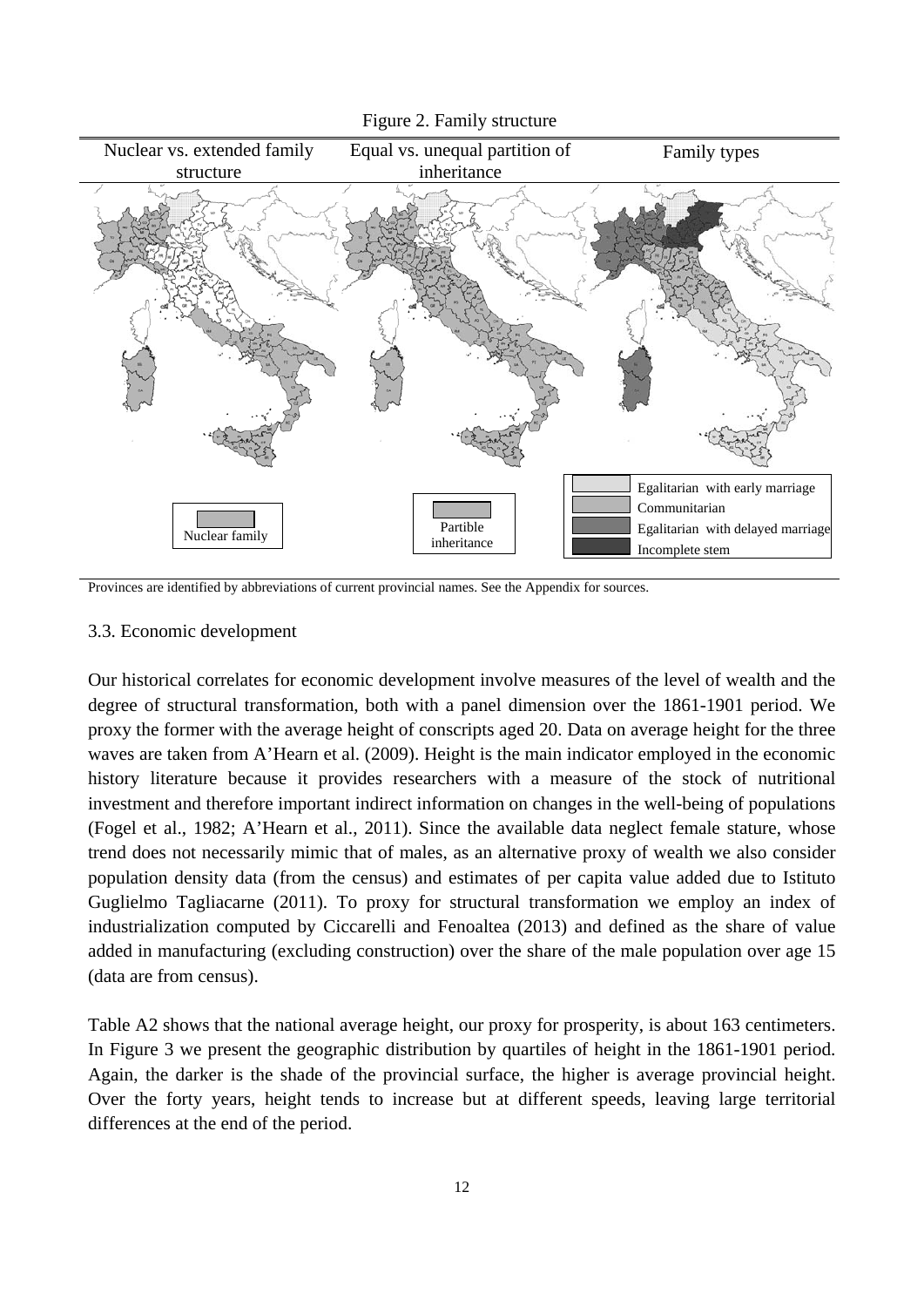



The darker the shade the higher is average height of conscripts in each year. Provinces are identified by abbreviations of current provincial names. See the Appendix for sources.

We measure contemporaneous development using per capita GDP (Istituto Guglielmo Tagliacarne, 2011) in 1971 and 2001.

#### 3.4. Political regimes

The period immediately preceding Unification, often referred to as Risorgimento, runs from the end of the Napoleonic era in 1815 until 1871 (when Rome becomes the capital). Before this historical turning point Italy was divided among four main dynasties: the Savoys, ruling roughly in the North West, i.e., in Piedmont, Liguria, and Sardinia; the Habsburgs, holding direct control over the Lombardy-Venetia, mostly located in today's North East, as part of the Austrian Empire, as well as indirect control over the Granduchy of Tuscany and other minor Duchies nearby; the Pope, reigning over Rome and the Center South; and the Bourbons, in charge of the South and the Duchy of Lucca. To control for the legacy of deeply-rooted political institutions that may have shaped educational policies and the evolution and persistence of gender disparities, we construct a set of four dummies for the prevailing political regimes the 1815-1861 period, i.e., Savoys, Habsburgs, Pope, and Bourbons.

Figure 4 illustrates the political geography of Italy according to our classification. In the provinces previously belonging to the Kingdom of Sardinia and in Lombardy-Venetia we observe larger female to male ratios. At the opposite we find the Bourbons' territories, largely located in the South. These discrepancies can be explained, at least in part, by educational policies. For instance, schooling was compulsory until age 12 in Lombardy-Venetia. As previously mentioned, the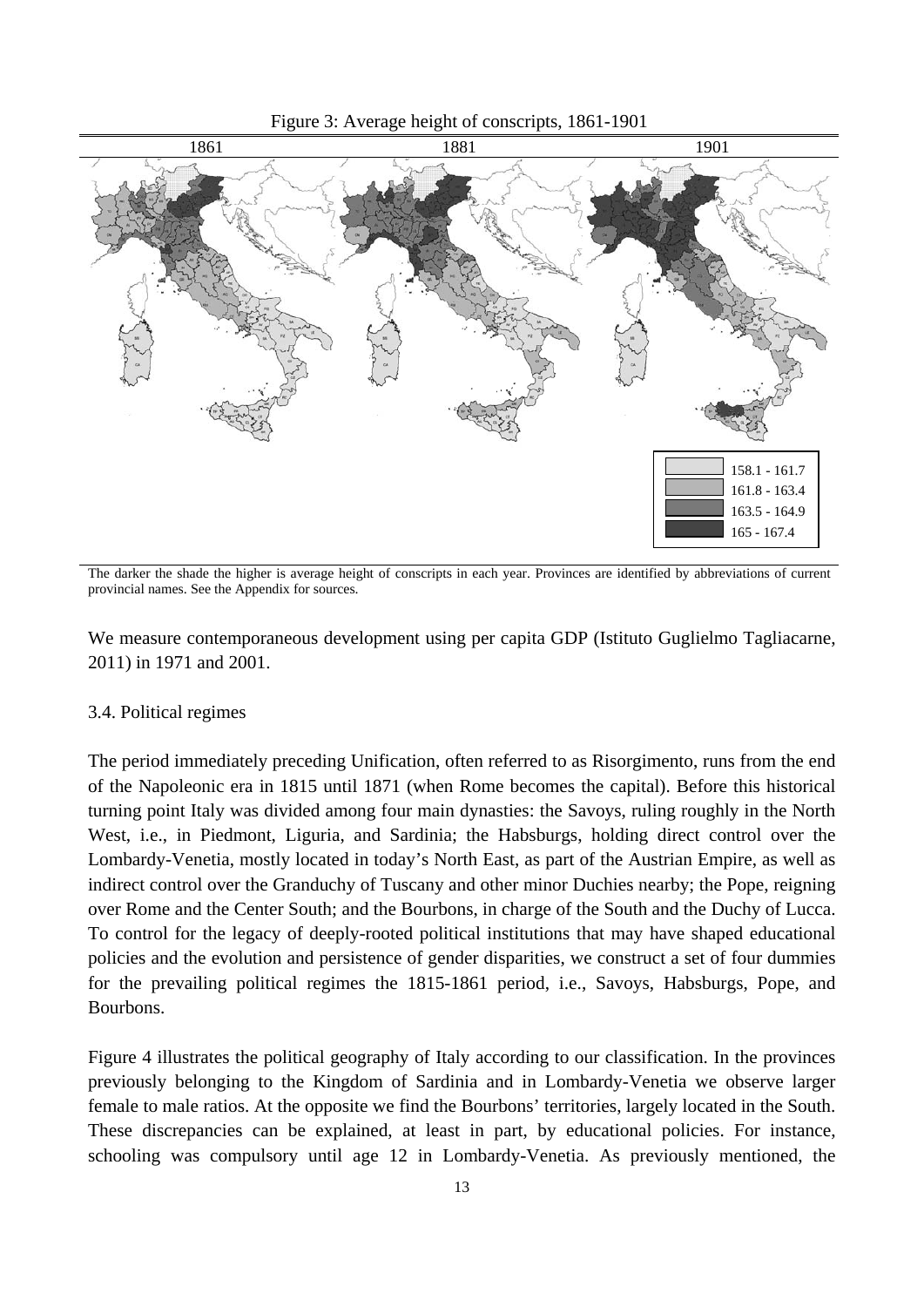political Unification of the country implied the adoption and implementation of national educational policies.





Provinces are identified by abbreviations of current provincial names. See the Appendix for sources.

For the analysis of contemporaneous data we refer to four current macro-regions (North West, North East, Center, and South), which partially overlap with the historical political regimes but better capture the post-war spatial distribution of policies and institutions.

#### 3.5. Religion

While Italy has been historically a homogeneously Catholic country, we still aim at exploring the potential role of religion through various measures of the presence of the Church. Our first measure is the distance from Rome of the main city or town of each province.<sup>19</sup> Second, we collect information from Bianchi (1845) and Palmieri (1857) about the number of parish churches in each province before Italy's Unification and construct their density by dividing it by the provincial surface. Since the creation of parish churches is historically determined and does not necessarily reflect the intensity of the influence of religion around Unification, we also rely on two additional indicators. Our third indicator is the fraction of Catholic (as opposed to secular) teachers over the total number of teachers in 1862 (from MAIC, 1865 and 1874). To be noticed is that other cults were nearly absent in Italy throughout the period under examination. Our fourth indicator measures the presence of the clergy using the number of priests (taken from Amati, 1860, and Correnti, 1858) over population in 1857, even though we have this information only at the regional level.

Table A2 shows that the density of parish churches is on average 13 per squared kilometre, over a range of 1 to 70. It is highest in Sicily and some other Southern provinces. The proportion of Catholic teachers is on average almost 36 percent of total teachers, ranging from 2 to 85.3 percent,

<sup>&</sup>lt;sup>19</sup> Becker and Wößmann (2009) employ distance from Wittenberg, Luther's city, to measure the influence of Protestantism in late nineteenth century Prussia.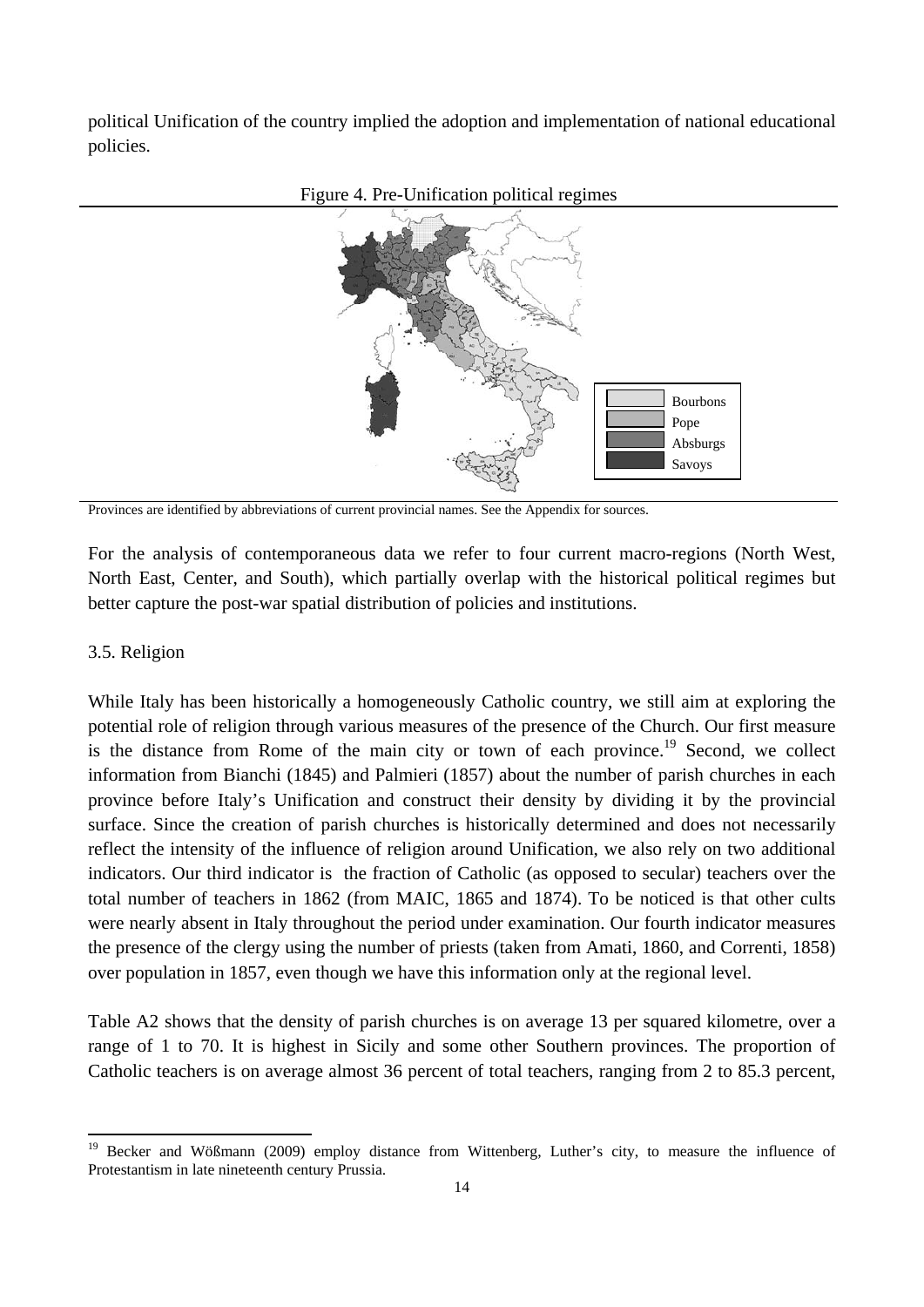and is larger in the North and in Sardinia. In Figure 5 we illustrate two of the variables reflecting the influence of religion.



The darker the shade, the higher is the density of Parish churches (on the left) and the share of Catholic teachers (on the right) present on the provincial territory. Provinces are identified by abbreviations of current provincial names. See the Appendix for sources.

# 3.6. Geography

To capture residual factors such as the presence of different factor endowment, we also collect data on latitude, longitude, and the provincial fraction of plain terrain. Summary statistics are reported in Table A2.

# 4. The historical education gender gap

In Table 1 we start with a set of OLS regressions (with clusters at the provincial level) where the dependent variable is the female to male ratio in enrollment rates<sup>20</sup> at the upper non compulsory primary level in the 1861-1901 period. To be recalled is that our dependent variable should be interpreted as an index of gender equality in education, so that a positive coefficient indicates that the corresponding regressor is associated with more gender equality and thus a smaller gender gap. In the first column we assess the effects of economic correlates by entering as regressors, beside time dummies, the 1861-1901 levels of height and industrialization, as proxies of prosperity and structural transformation: their coefficients are both significant and positive, which suggests that economic progress and modernization may indeed be associated with a more favourable position for women in the educational sphere. The (unreported) time dummies also display highly significant and positive coefficients.

 $20$  Enrollment rates are measured as the number of pupils of each gender over the school age (i.e., 6-12 years of age) population of the corresponding gender.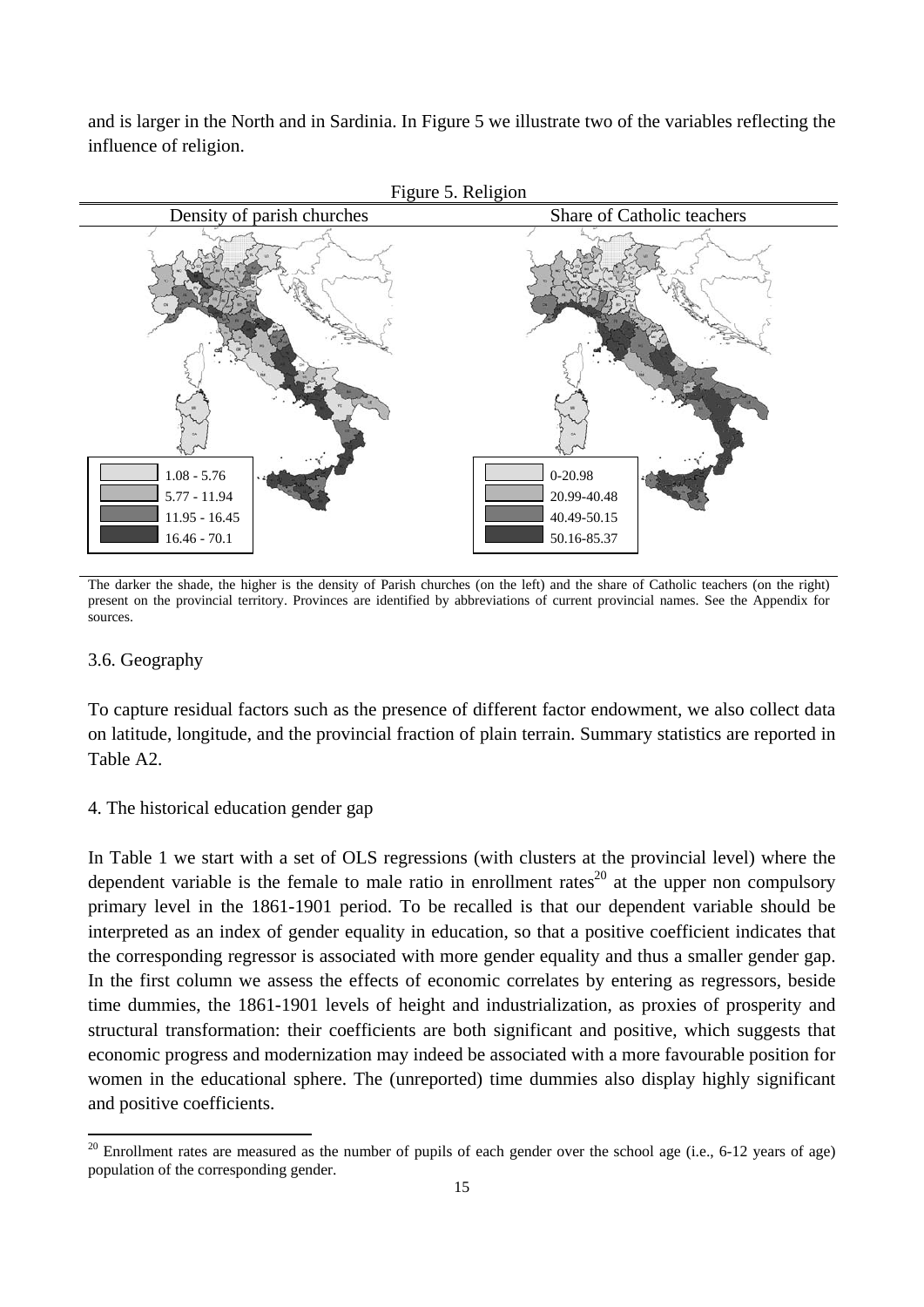In the next columns we add different sets of regressors, capturing political, religious, and cultural factors. Initially we add one set at a time. In Column 2 we introduce our main indicators for family structure, i.e., the dummy for nuclear families and the dummy for partition of inheritance. The former is associated with a more liberal family structure, as opposed to the authoritarian model, which in turn should favour a more advantageous position of women within the family and in society. The latter is associated with more equality among children including females, if compared to alternative customs such as male primogeniture, or discretion, which typically favour male heirs. As suggested by intuition, both indicators are positive and significant.

In Column 3 we insert the set of dummies accounting for the political regimes prevailing before Unification. The reference is the Savoy dynasty which until 1861 ruled, roughly, the North West but then took charge of the unified Kingdom of Italy. All the coefficients are negative, suggesting worse performances for the other regimes, even though only the coefficient for the Bourbons is significant, which signals that a deep divide exists from the start between the South and the rest of the country. To be noticed is that controlling for the pre-Unification political regimes means introducing regional fixed effect which non surprisingly reduce considerably the significance of the economic correlates.

In Columns 4-7 we control for different indicators for religion. The impact of the influence of the Catholic Church is a priori ambiguous. On the one hand, Catholicism is associated with a more traditional role of women, which implies a lesser need for them to work and to acquire human capital through education. On the other hand, in the period under examination, education for boys and girls was frequently provided by religious institutions. We capture these factors with four variables: the density of parish churches, distance from Rome, the number of the members of the clergy over population, and the proportion of Catholic teachers. However, when entered one by one none of them is significant. $^{21}$ 

The significance of the nuclear family dummy is even larger in a final regression in Column 8 where we enter together all the regressors which are significant in the previous specifications, i.e., we also control for political regimes beside economic correlates and time dummies. In this specification economic correlates are not significant, the inferior performance of the Bourbons is confirmed, and a superior performance emerges for the Habsburgs. The effect of family structure is sizeable, since in this last regression provinces with a predominance of nuclear families display an over 14% percent higher enrollment ratio. In other words, a one-standard-deviation increase of the presence of nuclear families is associated with an increase of 7 percentage points in the female to male ratio of the enrollment rate, which is equal to 12.9 percentage points in its sample averages. Moreover, the partial R-squared associated with nuclear families suggests that residually they explain 5.6 percent of the variation in the residual female to male enrollment ratio, conditional on the other controls. Similarly, the presence of partible inheritance implies an almost 17% percent higher enrollment ratio, while a one-standard-deviation increase of its presence is associated with an

 $21$  Same results obtain if they are entered together (we omit this specification).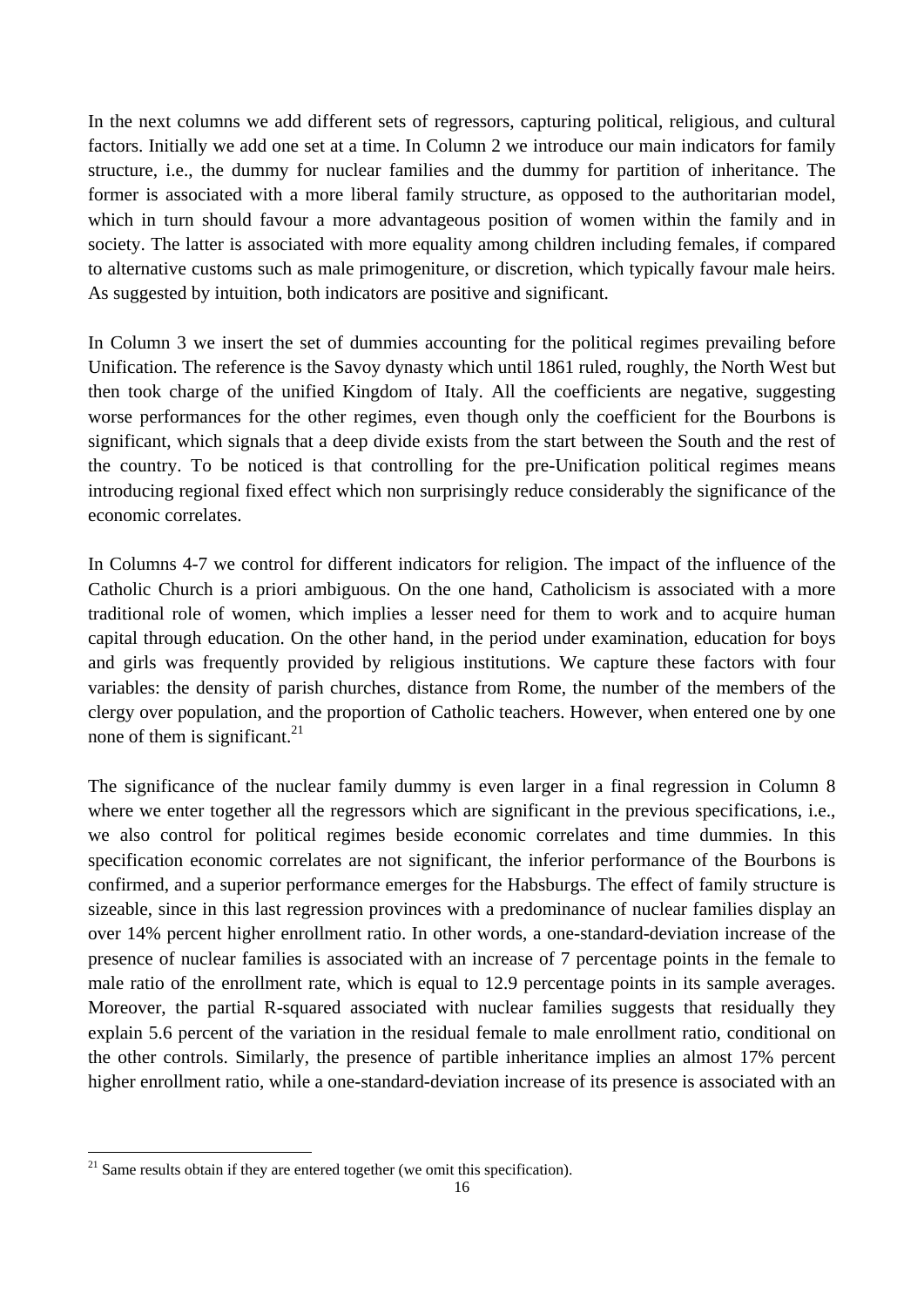increase of 5.6 percentage points of the dependent (10.3 percentage points in its sample averages) and a partial R-squared of 6.1 percent.<sup>22</sup>

|                      | (1)                                                                     | (2)         | (3)         | (4)         | (5)         | (6)         | (7)         | (8)         |
|----------------------|-------------------------------------------------------------------------|-------------|-------------|-------------|-------------|-------------|-------------|-------------|
|                      | Dependent variable: Female to male ratio upper primary enrollment ratio |             |             |             |             |             |             |             |
| Height               | $0.0275***$                                                             | $0.0582***$ | $-0.00632$  | $0.0252***$ | $0.0273***$ | $0.0281***$ | $0.0298***$ | 0.0219      |
|                      | (0.00879)                                                               | (0.0104)    | (0.0161)    | (0.00922)   | (0.00865)   | (0.00894)   | (0.0111)    | (0.0141)    |
| Industrialization    | $0.121**$                                                               | 0.0352      | $0.104*$    | $0.130**$   | $0.128**$   | $0.125**$   | $0.124**$   | $-0.0150$   |
|                      | (0.0550)                                                                | (0.0522)    | (0.0529)    | (0.0583)    | (0.0572)    | (0.0557)    | (0.0544)    | (0.0500)    |
| Nuclear family       |                                                                         | $0.0764*$   |             |             |             |             |             | $0.142***$  |
|                      |                                                                         | (0.0446)    |             |             |             |             |             | (0.0513)    |
| Partible inheritance |                                                                         | $0.177***$  |             |             |             |             |             | $0.168***$  |
|                      |                                                                         | (0.0499)    |             |             |             |             |             | (0.0568)    |
| Habsburgs            |                                                                         |             | $-0.0121$   |             |             |             |             | $0.102*$    |
|                      |                                                                         |             | (0.0484)    |             |             |             |             | (0.0571)    |
| Pope                 |                                                                         |             | $-0.0668$   |             |             |             |             | 0.0200      |
|                      |                                                                         |             | (0.0554)    |             |             |             |             | (0.0697)    |
| <b>Bourbons</b>      |                                                                         |             | $-0.220***$ |             |             |             |             | $-0.180***$ |
|                      |                                                                         |             | (0.0691)    |             |             |             |             | (0.0560)    |
| Parish churches      |                                                                         |             |             | $-0.00178$  |             |             |             |             |
|                      |                                                                         |             |             | (0.00129)   |             |             |             |             |
| Distance to Rome     |                                                                         |             |             |             | $-0,000052$ |             |             |             |
|                      |                                                                         |             |             |             | (0.000158)  |             |             |             |
| Priests              |                                                                         |             |             |             |             | 0.0226      |             |             |
|                      |                                                                         |             |             |             |             | (0.0415)    |             |             |
| Catholic teachers    |                                                                         |             |             |             |             |             | 0.000646    |             |
|                      |                                                                         |             |             |             |             |             | (0.00133)   |             |
| <b>Observations</b>  | 207                                                                     | 207         | 207         | 207         | 207         | 207         | 207         | 207         |
| R-squared            | 0.48                                                                    | 0.53        | 0.53        | 0.48        | 0.48        | 0.48        | 0.48        | 0.60        |
| Adj. R-squared       | 0.47                                                                    | 0.51        | 0.52        | 0.47        | 0.46        | 0.46        | 0.46        | 0.58        |

Table 1. The female to male enrollment ratio, Italy, 1861-1901: main determinants

Robust standard errors in parentheses clustered at the provincial level. \*\*\*  $p<0.01$ , \*\*  $p<0.05$ , \*  $p<0.1$ . A constant and time fixed effects are always included. The omitted dummy for political regimes in Columns 2 and 8 is for the Savoys.

Similar results (not reported for brevity) obtain if height is replaced by alternative proxies of prosperity, i.e., the 1861-1901 levels of population density and estimates of per capita value added due to Istituto Guglielmo Tagliacarne (2011).

In Table 2 we explore the impact of family structure in further detail. In Column 1 we add to the basic regression with economic correlates and time dummies the proportion of women married before age 15. In Column 2 we also add the previous two indicators of family structure. As already anticipated, age at marriage is an important indicator of the degree of subordination of women with respect to men and therefore of gender inequality. We find that early marriage is negatively correlated with relative female enrollment in both specifications, while the coefficient for nuclear family is now larger and more precisely measured. In Column 3 we insert the three family dummies inspired by the Todd (1990) classification, augmented to account for differential female age at marriage within nuclear families. The omitted dummy is the one for the egalitarian nuclear family

 $22$  In a further specification we also control for geography (latitude, longitude, and plain terrain fraction) which should capture factor endowments, but all dimensions are insignificant and do not affect our results.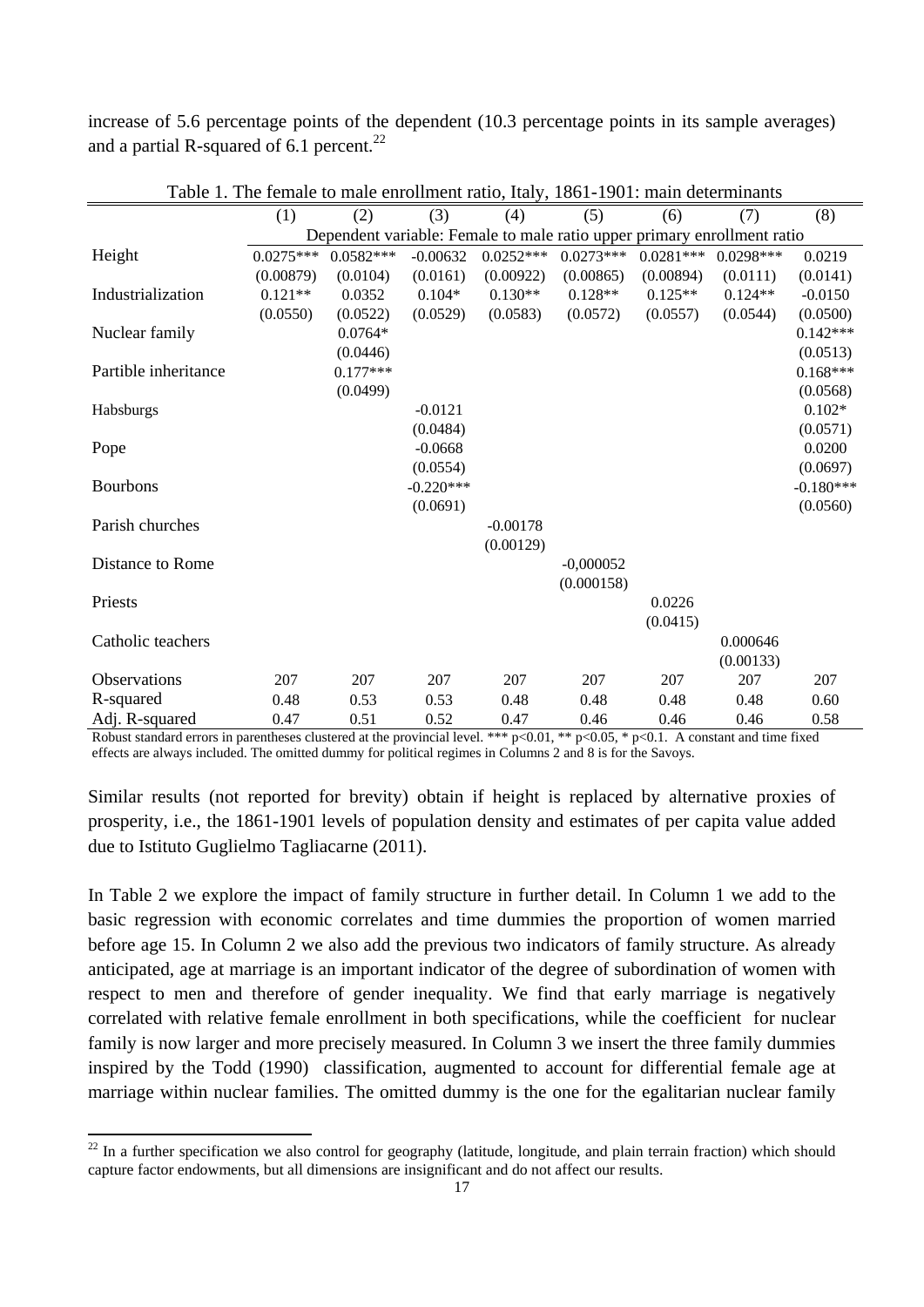with late female age at marriage. The coefficients for the egalitarian nuclear family with early marriage, the communitarian family, and the incomplete stem family are all significantly negative. However, when in Column 4 we also add political regimes to reproduce the extended specification in Table 1, Column 8, the additional explanatory power of marriage age disappears, while the other two dimensions capturing residential and inheritance patterns are confirmed as significant (to be recalled however is that the variable reflecting age is measured at the regional rather than provincial level). Similarly, in the extended specification in Column 5 only the incomplete stem family – which involves complex residential habits as well as de facto primogeniture – retains an explanatory power, possibly because of the partial overlap between political regimes and prevailing family structures. This exercise confirms that the two separate dimensions we choose to emphasize from the start not only display a more robust influence but also allow a more precise assessment of which is the channel through which family structure exerts its influence.

| further indicators for family structure |             |                                                     |                     |             |             |  |  |
|-----------------------------------------|-------------|-----------------------------------------------------|---------------------|-------------|-------------|--|--|
|                                         | (1)         | (2)                                                 | (3)                 | (4)         | (5)         |  |  |
|                                         |             |                                                     | Dependent variable: |             |             |  |  |
|                                         |             | Female to male ratio upper primary enrollment ratio |                     |             |             |  |  |
| Height                                  | 0.0123      | $0.0432***$                                         | $0.0432***$         | 0.0221      | 0.0205      |  |  |
|                                         | (0.0127)    | (0.0127)                                            | (0.0137)            | (0.0143)    | (0.0143)    |  |  |
| Industrialization                       | $0.138**$   | 0.0375                                              | 0.0142              | $-0.0159$   | $-0.00885$  |  |  |
|                                         | (0.0545)    | (0.0503)                                            | (0.0471)            | (0.0512)    | (0.0501)    |  |  |
| Early marriage                          | $-0.0109**$ | $-0.0140***$                                        |                     | 0.00101     |             |  |  |
|                                         | (0.00525)   | (0.00480)                                           |                     | (0.00528)   |             |  |  |
| Nuclear family                          |             | $0.110**$                                           |                     | $0.141***$  |             |  |  |
|                                         |             | (0.0455)                                            |                     | (0.0527)    |             |  |  |
| Partible inheritance                    |             | $0.163***$                                          |                     | $0.167***$  |             |  |  |
|                                         |             | (0.0488)                                            |                     | (0.0568)    |             |  |  |
| Egalitarian nuclear fam. early marriage |             |                                                     | $-0.139***$         |             | 0.121       |  |  |
|                                         |             |                                                     | (0.0502)            |             | (0.0853)    |  |  |
|                                         |             |                                                     | $-0.282***$         |             | $-0.279***$ |  |  |
| Incomplete stem family                  |             |                                                     |                     |             |             |  |  |
|                                         |             |                                                     | (0.0546)            |             | (0.0666)    |  |  |
| Communitarian family                    |             |                                                     | $-0.136***$         |             | $-0.0932$   |  |  |
|                                         |             |                                                     | (0.0459)            |             | (0.0727)    |  |  |
| Habsburgs                               |             |                                                     |                     | $0.102*$    | 0.0759      |  |  |
|                                         |             |                                                     |                     | (0.0572)    | (0.0619)    |  |  |
| Pope                                    |             |                                                     |                     | 0.0202      | $-0.0322$   |  |  |
|                                         |             |                                                     |                     | (0.0698)    | (0.0850)    |  |  |
| <b>Bourbons</b>                         |             |                                                     |                     | $-0.186***$ | $-0.296***$ |  |  |
|                                         |             |                                                     |                     | (0.0649)    | (0.100)     |  |  |
|                                         |             |                                                     |                     |             |             |  |  |
| Observations                            | 207         | 207                                                 | 207                 | 207         | 207         |  |  |
| R-squared                               | 0.49        | 0.55                                                | 0.55                | 0.60        | 0.60        |  |  |
| Adj. R-squared                          | 0.48        | 0.53                                                | 0.54                | 0.58        | 0.58        |  |  |

Table 2. The female to male enrollment ratio, Italy, 1861-1901:

Robust standard errors in parentheses clustered at the provincial level. \*\*\*  $p<0.01$ , \*\*  $p<0.05$ , \*  $p<0.1$ . A constant and time fixed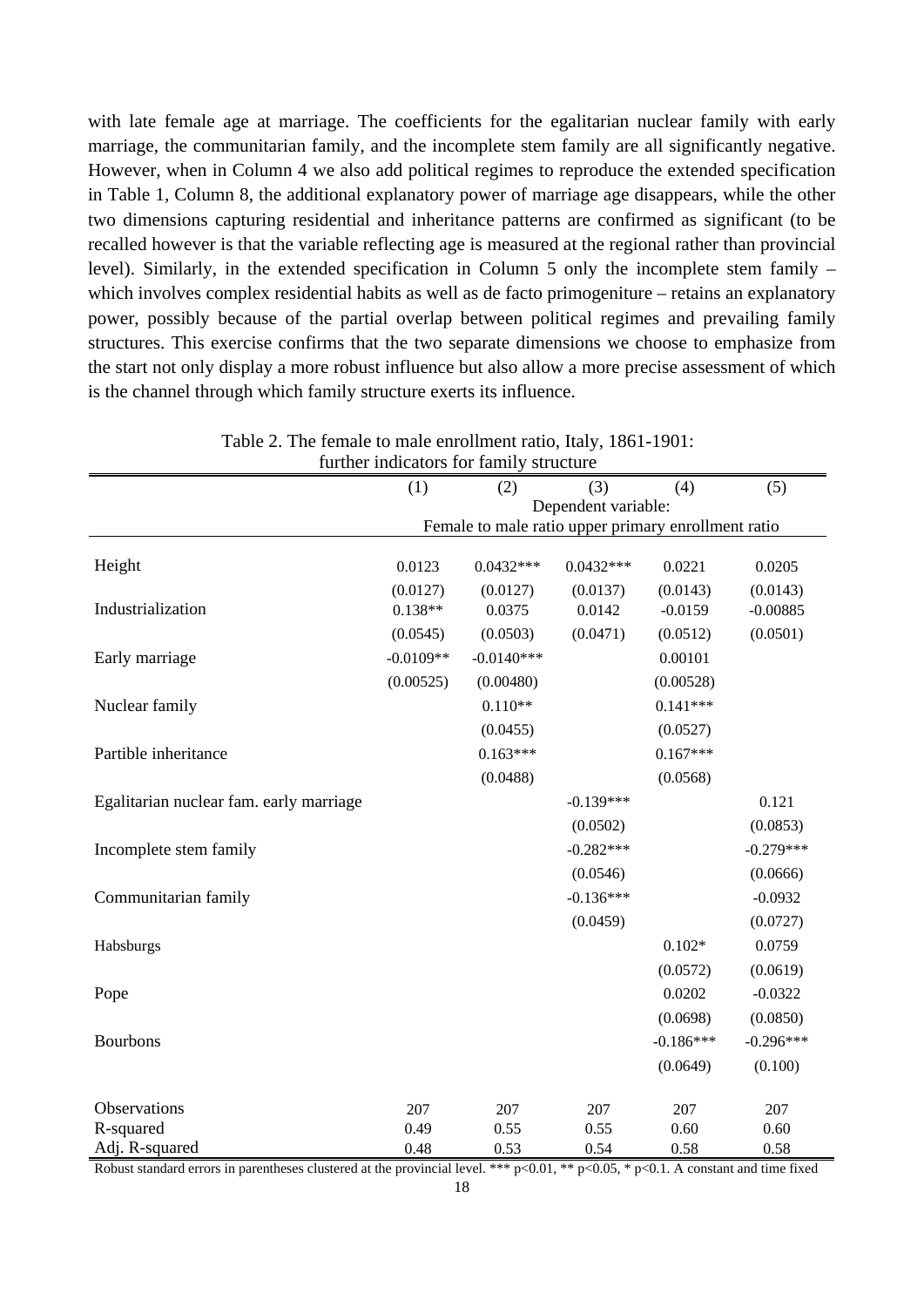effects are always included. The omitted dummies are the egalitarian nuclear family with late marriage in Column 3 and 5 and the Savoys for political regimes in Columns 4 and 5.

We also obtain very similar results in Table 3 if we replace the dependent variable with the enrollment ration at the aggregate primary level. In Column 1 (the analogue of Column 8 of Table 1) the coefficient of nuclear family is less significant. The same occurs in Column 2 if compared with Column 4 of Table 2. In Column 3, if compared with Column 5 of Table 2, we observe a loss of significance for the coefficient of the egalitarian nuclear family with early marriage. These differences are not surprising since the upper level is non-compulsory and therefore more likely to reflect individual choices, while at the lower level and at the aggregate we should expect less variability in all the relevant dimensions. Moreover, a trace of the effect of religion emerges at the lower level (unreported for brevity), where the presence of the clergy becomes beneficial for relative female enrollment, even though this result should be taken with caution since this variable is measured at the regional rather than provincial level.

| uit aggitgait primary it ver            |                                                              |            |             |  |  |
|-----------------------------------------|--------------------------------------------------------------|------------|-------------|--|--|
|                                         | (1)                                                          | (2)        | (3)         |  |  |
|                                         | Dependent variable:<br>Female to male ratio enrollment ratio |            |             |  |  |
|                                         |                                                              |            |             |  |  |
| Height                                  | 0.00643                                                      | 0.00691    | 0.00394     |  |  |
|                                         | (0.0116)                                                     | (0.0121)   | (0.0116)    |  |  |
| Industrialization                       | 0.00505                                                      | 0.00285    | 0.0154      |  |  |
|                                         | (0.0351)                                                     | (0.0362)   | (0.0349)    |  |  |
| Nuclear family                          | $0.104**$                                                    | $0.102*$   |             |  |  |
|                                         | (0.0502)                                                     | (0.0515)   |             |  |  |
| Partible inheritance                    | $0.217***$                                                   | $0.217***$ |             |  |  |
|                                         | (0.0490)                                                     | (0.0489)   |             |  |  |
| Early marriage                          |                                                              | 0.00251    |             |  |  |
|                                         |                                                              | (0.00740)  |             |  |  |
| Egalitarian nuclear fam. early marriage |                                                              |            | $0.203**$   |  |  |
|                                         |                                                              |            | (0.0796)    |  |  |
| Incomplete stem family                  |                                                              |            | $-0.271***$ |  |  |
|                                         |                                                              |            | (0.0610)    |  |  |
| Communitarian family                    |                                                              |            | $-0.0229$   |  |  |
|                                         |                                                              |            | (0.0580)    |  |  |
| Habsburgs                               | 0.0651                                                       | 0.0661     | 0.0218      |  |  |
|                                         | (0.0435)                                                     | (0.0432)   | (0.0443)    |  |  |
| Pope                                    | 0.0529                                                       | 0.0534     | $-0.0351$   |  |  |
|                                         | (0.0633)                                                     | (0.0637)   | (0.0603)    |  |  |
| <b>Bourbons</b>                         | $-0.0613$                                                    | $-0.0753$  | $-0.256***$ |  |  |
|                                         | (0.0454)                                                     | (0.0488)   | (0.0875)    |  |  |
|                                         |                                                              |            |             |  |  |
| Observations                            | 207                                                          | 207        | 207         |  |  |
| R-squared                               | 0.38                                                         | 0.38       | 0.40        |  |  |
| Adj. R-squared                          | 0.35                                                         | 0.35       | 0.37        |  |  |
|                                         |                                                              |            |             |  |  |

Table 3. The female to male enrollment ratio, Italy, 1861-1901: the aggregate primary level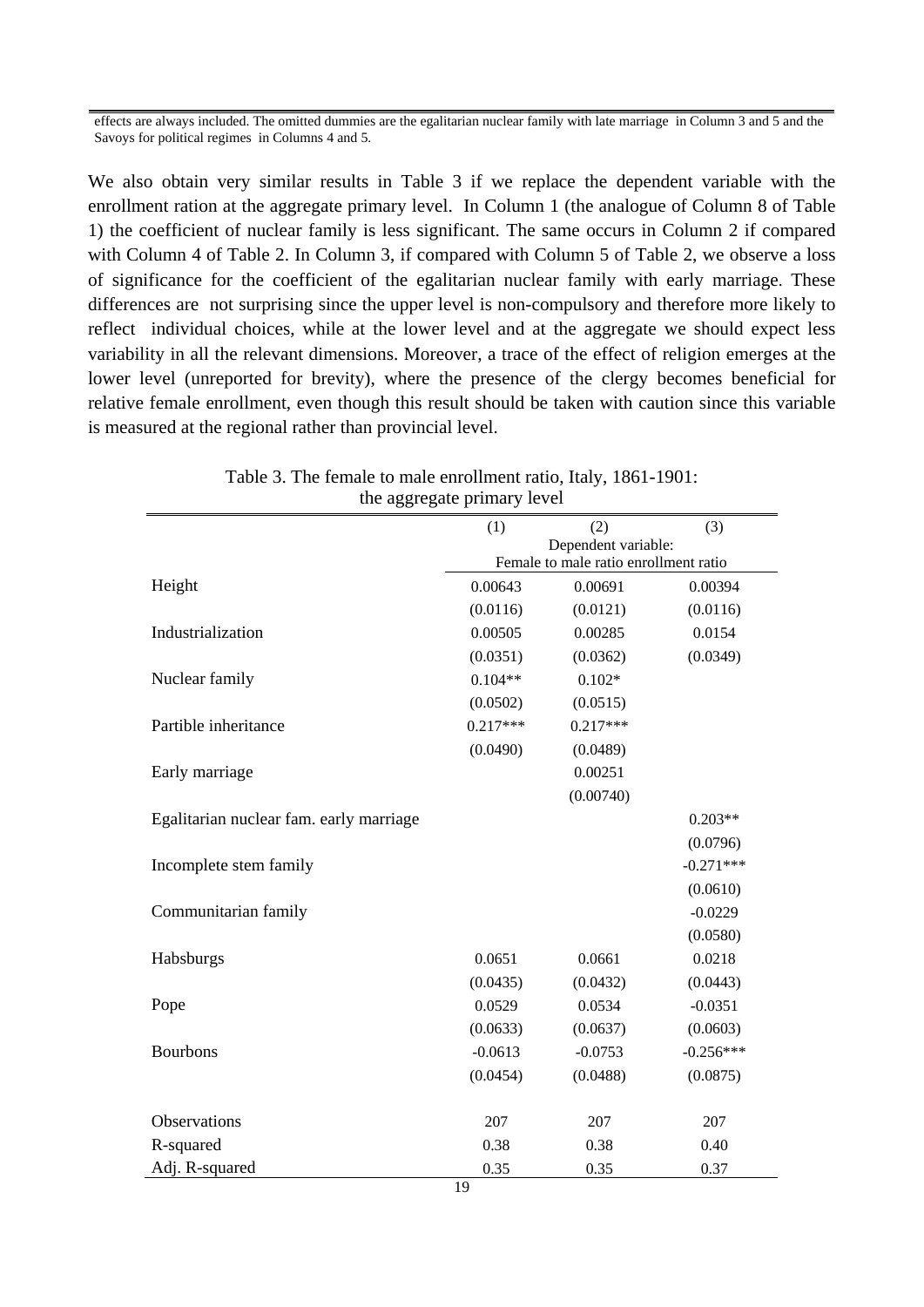Robust standard errors in parentheses clustered at the provincial level. \*\*\* p<0.01, \*\* p<0.05, \* p<0.1. A constant and time fixed effects are always included. The omitted dummies are the egalitarian nuclear family with late marriage in Column 3 and the Savoys for political regimes.

In Table 4 we try to evaluate whether the influence of family structure varies throughout the period under consideration, by adding to the extended specification of Table 1, Column 8, a set of interactions between time and each of the two indicators for residential patterns and inheritance rules. The fact that the interactions are not significant and the positive coefficient is retained for both indicators confirms that the influence of our focal variables is stable throughout the historical period under investigation (for instance, a negative coefficient for the interactions would instead suggest that the effect is declining through time).

| 1001 1701. uymannos       |                                                                                                                                                                                                                                                                                                                                                           |
|---------------------------|-----------------------------------------------------------------------------------------------------------------------------------------------------------------------------------------------------------------------------------------------------------------------------------------------------------------------------------------------------------|
|                           | (1)                                                                                                                                                                                                                                                                                                                                                       |
|                           | Dependent variable:                                                                                                                                                                                                                                                                                                                                       |
|                           | Female to male upper<br>primary enrollment<br>ratio<br>$0.0223*$<br>(0.0116)<br>$-0.0147$<br>(0.0447)<br>$0.181**$<br>(0.0812)<br>$0.161*$<br>(0.0848)<br>$0.101**$<br>(0.0501)<br>0.0200<br>(0.0595)<br>$-0.179***$<br>(0.0456)<br>$-0.0940$<br>(0.0788)<br>$-0.0233$<br>(0.0745)<br>$-0.00795$<br>(0.0855)<br>0.0273<br>(0.0809)<br>207<br>0.61<br>0.58 |
|                           |                                                                                                                                                                                                                                                                                                                                                           |
|                           |                                                                                                                                                                                                                                                                                                                                                           |
|                           |                                                                                                                                                                                                                                                                                                                                                           |
| Height                    |                                                                                                                                                                                                                                                                                                                                                           |
|                           |                                                                                                                                                                                                                                                                                                                                                           |
| Industrialization         |                                                                                                                                                                                                                                                                                                                                                           |
|                           |                                                                                                                                                                                                                                                                                                                                                           |
| Nuclear family            |                                                                                                                                                                                                                                                                                                                                                           |
|                           |                                                                                                                                                                                                                                                                                                                                                           |
| Partible inheritance      |                                                                                                                                                                                                                                                                                                                                                           |
|                           |                                                                                                                                                                                                                                                                                                                                                           |
| Habsburgs                 |                                                                                                                                                                                                                                                                                                                                                           |
|                           |                                                                                                                                                                                                                                                                                                                                                           |
| Pope                      |                                                                                                                                                                                                                                                                                                                                                           |
|                           |                                                                                                                                                                                                                                                                                                                                                           |
| <b>Bourbons</b>           |                                                                                                                                                                                                                                                                                                                                                           |
|                           |                                                                                                                                                                                                                                                                                                                                                           |
| Nuclear*1881              |                                                                                                                                                                                                                                                                                                                                                           |
|                           |                                                                                                                                                                                                                                                                                                                                                           |
| Nuclear*1901              |                                                                                                                                                                                                                                                                                                                                                           |
|                           |                                                                                                                                                                                                                                                                                                                                                           |
| Partible inheritance*1881 |                                                                                                                                                                                                                                                                                                                                                           |
|                           |                                                                                                                                                                                                                                                                                                                                                           |
| Partible inheritance*1901 |                                                                                                                                                                                                                                                                                                                                                           |
|                           |                                                                                                                                                                                                                                                                                                                                                           |
|                           |                                                                                                                                                                                                                                                                                                                                                           |
| Observations              |                                                                                                                                                                                                                                                                                                                                                           |
| R-squared                 |                                                                                                                                                                                                                                                                                                                                                           |
| Adj. R-squared            |                                                                                                                                                                                                                                                                                                                                                           |
|                           |                                                                                                                                                                                                                                                                                                                                                           |

Table 4. The female to male enrollment ratio, Italy, 1861-1901: dynamics

Robust standard errors in parentheses clustered at the provincial level. \*\*\*  $p<0.01$ , \*\*  $p<0.05$ , \*  $p<0.1$ . A constant and time fixed effects are always included. The omitted dummy for political regimes is for the Savoys.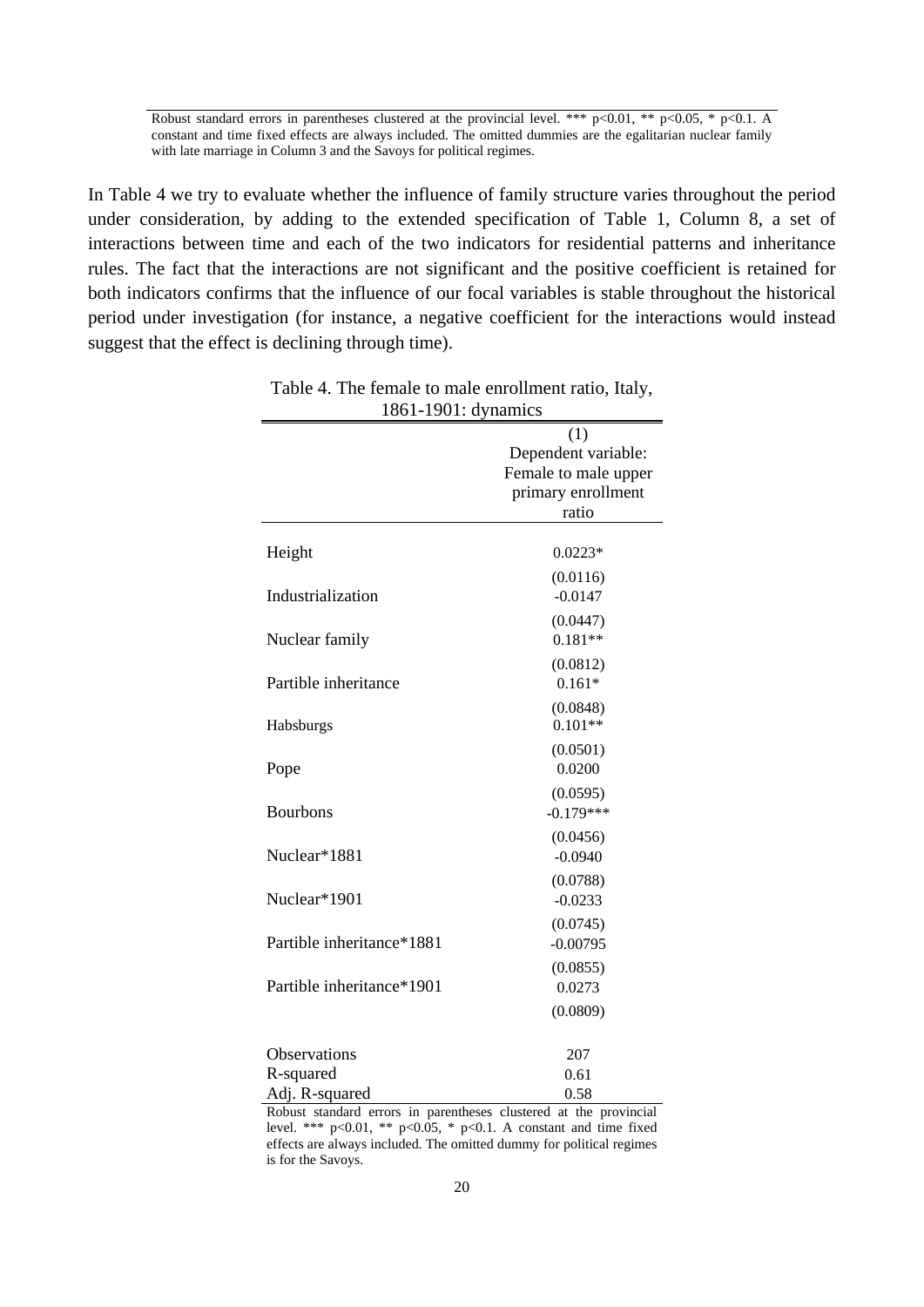We can therefore conclude that, over the first four decades after Unification, economic and religious factors are not exerting a significant influence on the education gender gap, geopolitical factors do so but only marginally, while nuclear residential patterns and equal inheritance rules are strongly and persistently associated with a lower gap. Even though we should be cautious in interpreting our results as causal, the evidence we present is robust across different specifications.

#### 5. The contemporaneous education gender gap

In this section we investigate the long-term persistence of the effect of family structure on contemporaneous measures of the education gender gap. Since gender equality at the primary level is a well-established fact in post-World War II Italy, we focus on higher educational levels, i.e., secondary and tertiary levels. The position of females at both levels, as of 1971, is far from equal from that of males, especially at the tertiary level. The picture changes sensibly in 2001, with a near-closing of the gap at both levels, and in fact almost perfect equality at the tertiary level, which suggests the interplay of different and level-specific factors in explaining the gap and its evolution. Within this contemporaneous dataset, family structure is measured again as within the previous historical dataset since, even though it is true that it has evolved, we aim at capturing its long-term influence, while avoiding at the same time likely endogeneity problems which would be associated with updated contemporaneous measures.

A direct comparison with previous results derived on the basis of the 1861-1901 sample is in order. First of all, flow data for enrollments are not available at the provincial level for the contemporaneous sample, so we can only use stock data reflecting the number of females over the number of males with a specific degree. Moreover, we treat 1971 and 2001 data as cross sections, rather than pooling them as in the 1861-1901 sample.

Keeping in mind the above caveats, in Table 5 we present our results, for a specification which includes, for each year, the corresponding income level, the variables reflecting family structure, and dummies for the macro-regions that reflect the current political geography of Italy (with the North West, roughly corresponding to the Savoys' territories, as a reference). Column 1 shows that partible inheritance is positively associated with relative female attainment at the secondary level in 1971, while the presence of nuclear families no longer matters.<sup>23</sup> The same conclusion can be reached for the tertiary level in the same year and again for the secondary and tertiary in 2001 (Columns 3, 5 and 7).

When we turn to the set of family dummies we find that, relative to the egalitarian nuclear family with late marriage, the coefficient of the egalitarian nuclear with early marriage is significantly negative in three out of four regressions, while that of the communitarian family is positive for the secondary level in 1971. Taken together, these results are quite different from those emerging from the historical measures of the gender gap, and even harder to interpret.

  $23$  In their analysis of contemporaneous welfare systems Galasso and Profeta (2013) also find an impact of partible inheritance but not of residential habits.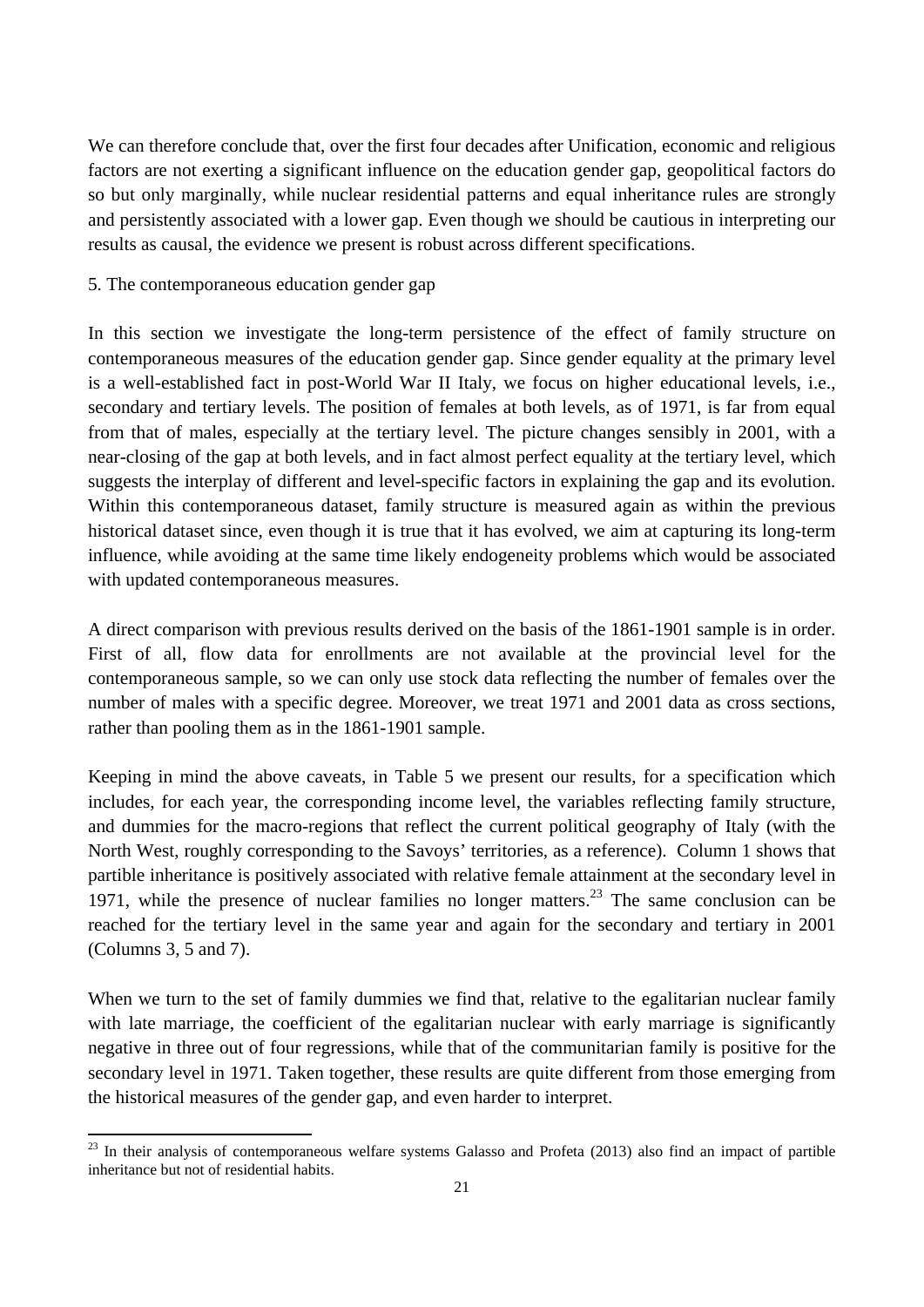To sum up, over the long run a single dimension of family structure, the one reflecting equality in inheritance rule, exerts a persistent influence on the gender gap in education, while residential patterns no longer matter, suggesting that historical legacies may show different degrees of persistence.<sup>24</sup>

|                | Favie ). The female to male audimitem ratio, hary, $1771$ and $2001$ |                      |                     |            |                      |            |                     |            |
|----------------|----------------------------------------------------------------------|----------------------|---------------------|------------|----------------------|------------|---------------------|------------|
|                | (1)                                                                  | (2)                  | (3)                 | (4)        | (5)                  | (6)        | (7)                 | (8)        |
|                |                                                                      | 1971                 |                     |            |                      | 2001       |                     |            |
|                |                                                                      | Female to male       | Female to male      |            |                      |            | Female to male      |            |
|                |                                                                      |                      |                     |            | Female to male       |            |                     |            |
|                |                                                                      | secondary attainment | tertiary attainment |            | secondary attainment |            | tertiary attainment |            |
|                |                                                                      | ratio                | ratio               |            | ratio                |            | ratio               |            |
|                |                                                                      |                      |                     |            |                      |            |                     |            |
| GDP pc 1971    | $-0.0727$                                                            | $-0.133***$          | $-0.0186$           | $-0.0492$  |                      |            |                     |            |
|                | (0.0649)                                                             | (0.0498)             | (0.0452)            | (0.0365)   |                      |            |                     |            |
| GDP pc 2001    |                                                                      |                      |                     |            | 0.0409               | 0.0121     | $0.119**$           | 0.0296     |
|                |                                                                      |                      |                     |            | (0.0515)             | (0.0434)   | (0.0565)            | (0.0516)   |
| Nuclear        |                                                                      |                      |                     |            |                      |            |                     |            |
| family         | 0.0174                                                               |                      | 0.0152              |            | $-0.00752$           |            | 0.00938             |            |
|                | (0.0200)                                                             |                      | (0.0253)            |            | (0.0160)             |            | (0.0171)            |            |
| Partible       |                                                                      |                      |                     |            |                      |            |                     |            |
| inheritance    | $0.133***$                                                           |                      | $0.123***$          |            | $0.0646***$          |            | $0.0724***$         |            |
|                | (0.0251)                                                             |                      | (0.0241)            |            | (0.0144)             |            | (0.0222)            |            |
| Eg. nucl. fam. |                                                                      |                      |                     |            |                      |            |                     |            |
| early marriage |                                                                      | $-0.110*$            |                     | $-0.00913$ |                      | $-0.125**$ |                     | $-0.132**$ |
|                |                                                                      |                      |                     |            |                      |            |                     |            |
|                |                                                                      | (0.0550)             |                     | (0.0289)   |                      | (0.0538)   |                     | (0.0564)   |
| Incomplete     |                                                                      | $-0.105$             |                     | $-0.0456$  |                      | $-0.0992$  |                     | $-0.0808$  |
| stem family    |                                                                      |                      |                     |            |                      |            |                     |            |
|                |                                                                      | (0.0767)             |                     | (0.0383)   |                      | (0.0626)   |                     | (0.0610)   |
| Communit.      |                                                                      | $-0.00482$           |                     | $0.0624**$ |                      | $-0.0637$  |                     | $-0.0303$  |
| family         |                                                                      |                      |                     |            |                      |            |                     |            |
|                |                                                                      | (0.0553)             |                     | (0.0285)   |                      | (0.0543)   |                     | (0.0555)   |
| North East     | $0.0716**$                                                           | 0.0283               | $0.0993***$         | 0.00751    | 0.0255               | 0.0774     | 0.0273              | 0.0386     |
|                | (0.0354)                                                             | (0.0710)             | (0.0327)            | (0.0362)   | (0.0216)             | (0.0609)   | (0.0243)            | (0.0593)   |
| Center         | 0.00531                                                              | $-0.0106$            | $0.0630***$         | $-0.00716$ | 0.0230               | 0.0805     | $0.0657***$         | 0.0800     |
|                | (0.0293)                                                             | (0.0564)             | (0.0225)            | (0.0317)   | (0.0213)             | (0.0561)   | (0.0225)            | (0.0583)   |
| South          | $-0.0123$                                                            | 0.0360               | 0.0284              | 0.00802    | 0.0524               | $0.139**$  | $0.114***$          | $0.172**$  |
|                | (0.0444)                                                             | (0.0559)             | (0.0277)            | (0.0303)   | (0.0390)             | (0.0624)   | (0.0424)            | (0.0663)   |
|                |                                                                      |                      |                     |            |                      |            |                     |            |
| Observations   | 69                                                                   | 69                   | 69                  | 69         | 69                   | 69         | 69                  | 69         |
| R-squared      | 0.29                                                                 | 0.37                 | 0.44                | 0.46       | 0.19                 | 0.40       | 0.31                | 0.48       |
| Adj. R-        |                                                                      |                      |                     |            |                      |            |                     |            |
| squared        | 0.22                                                                 | 0.30                 | 0.38                | 0.40       | 0.11                 | 0.33       | 0.25                | 0.42       |
|                |                                                                      |                      |                     |            |                      |            | m.                  |            |

Table 5. The female to male attainment ratio, Italy, 1971 and 2001

Robust standard errors in parentheses. \*\*\* p<0.01, \*\* p<0.05, \* p<0.1. A constant is always included. The omitted dummy for macro-regions is North West.

## 6. Conclusion

The first achievement of this paper is to adapt existing classifications of family structure to the specific historical circumstances prevailing in Italy at least since the nineteenth century. The second achievement of the paper is to show that family structure exhibits significant variation across Italian

 $24$  Similar results obtain when data for 1971 and 2001 are pooled.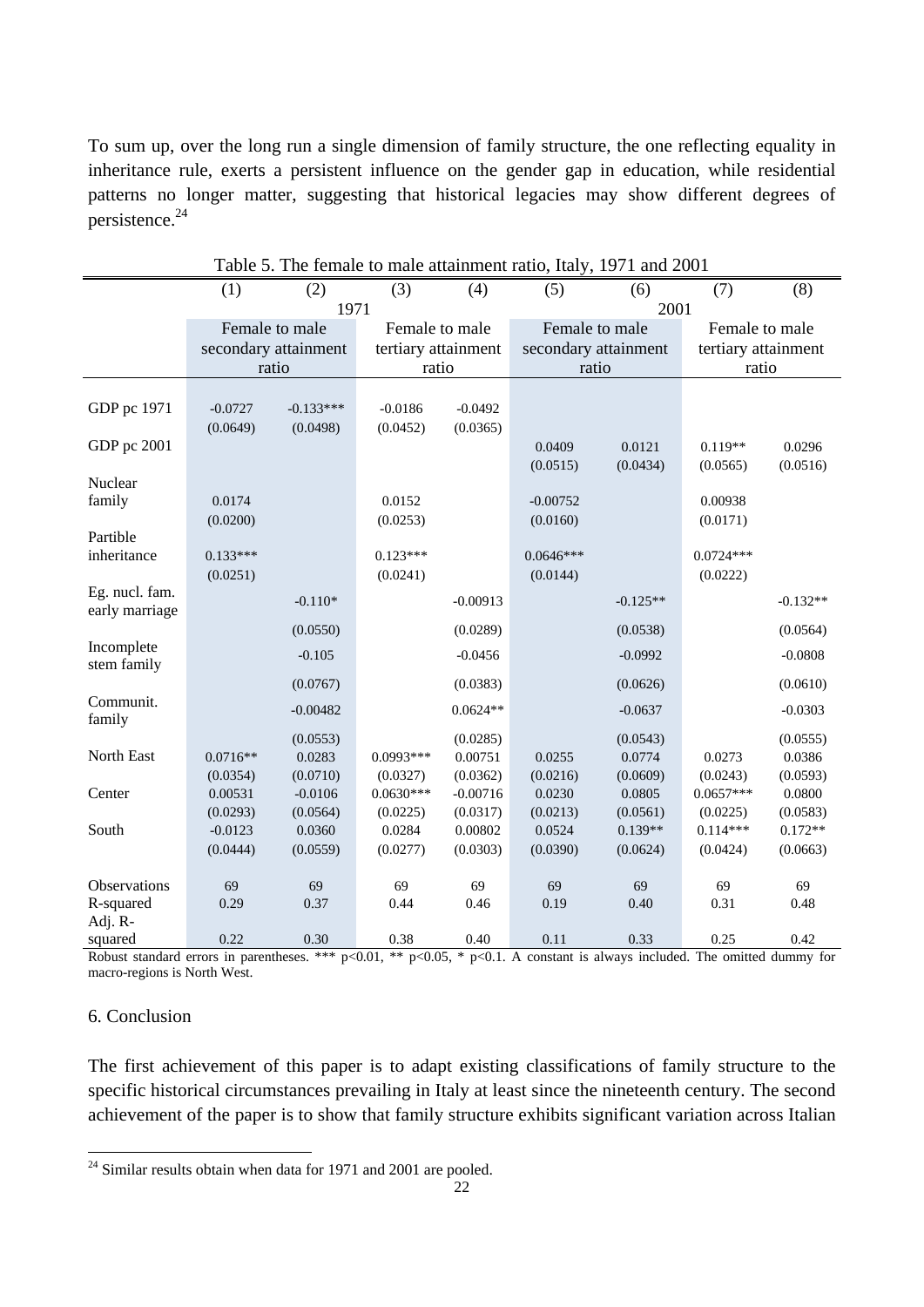provinces, despite the fact that in cross-sectional studies the country is often viewed as homogenous in this respect. Finally, the paper shows that family structure affects the gender gap in education in a lasting fashion, even after controlling for a rich set of correlates reflecting economic performances, the political geography of the country prior to Unification, and the influence of the Catholic Church. However, the influence of family structure varies if we compare our historical (1861-1901) sample with the contemporaneous (1971-2911) one. While over the historical sample both nuclear residential patterns and equal inheritance rules are strongly associated with more gender equality in education, over the contemporaneous sample only the latter still exert a persistent influence.

Over a century and a half after the Unification of Italy in 1861, the education gender gap has been gradually closing, and even reversing in recent years, following a pattern which is common to most developed countries. As women's lives have been transformed thanks to the improvement of their educational attainment together with their economic and social position, the structure of the family inherited from history has also been transformed, with a rapid decline of marriage and a drastic reduction of fertility. To understand how family structure and the gender gap are jointly evolving within a dynamic theoretical model is the next challenge for future research.

#### References

A'Hearn, B., Auria, C., Vecchi, G., 2011. Istruzione. In Vecchi, G. (ed.), In Ricchezza e in Povertà: Il Benessere degli Italiani dall'Unità a Oggi. Il Mulino, Bologna. 159-206.

A'Hearn, B., Peracchi, F., Vecchi, G., 2009. Height and the Normal Distribution: Evidence from Italian Military Data. Demography 46, 1-25.

 Alesina, A.F., Giuliano, P., 2014. Family Ties. In Aghion, P., Durlauf, S. (eds.), Handbook of Economic Growth, Vol. 2. North Holland, Oxford. 177-215.

Alesina, A.F., Giuliano, P., 2010. The Power of the Family. Journal of Economic Growth 15, 93-125.

Alesina, A.F., Giuliano, P., Nunn, N., 2013. On the Origins of Gender Roles: Women and the Plough. Quarterly Journal of Economics 128, 469-530.

Algan, Y., Cahuc, P., 2006. Job Protection: The Macho Hypothesis, Oxford Review of Economic Policy 22, 290-410.

Amati, A., 1860. Elementi di Geografia dell'Italia, con Cenni Storici e Statistici. G. Gnocchi Editore-Libraio, Milan.

Banfield, E., 1958. The Moral Basis of a Backward Society. Free Press, New York.

Barbagli, M., 1987. Sistemi di Formazione della Famiglia in Italia. Bollettino di Demografia Storica 2, 80-127.

Becker, G.F., Barro, R.J., 1988. A Reformulation of the Economic Theory of Fertility. Quarterly Journal of Economics 103, 1-25.

Becker, S.O., Wößmann, L., 2009. Was Weber Wrong? A Human Capital Theory of Protestant Economic History. Quarterly Journal of Economics 124, 531-596.

Becker, S.O., Wößmann, L., 2008. Luther and the Girls: Religious Denomination and the Female Education Gap in Nineteenth-century Prussia. Scandinavian Journal of Economics 110, 777-805.

Benavot, A., Riddle, P., 1988. The Expansion of Primary Education, 1870-1940: Trends and Issues. Sociology of Education 61, 191-210.

Bertocchi, G., 2011. The Enfranchisement of Women and the Welfare State. European Economic Review 55, 535-553.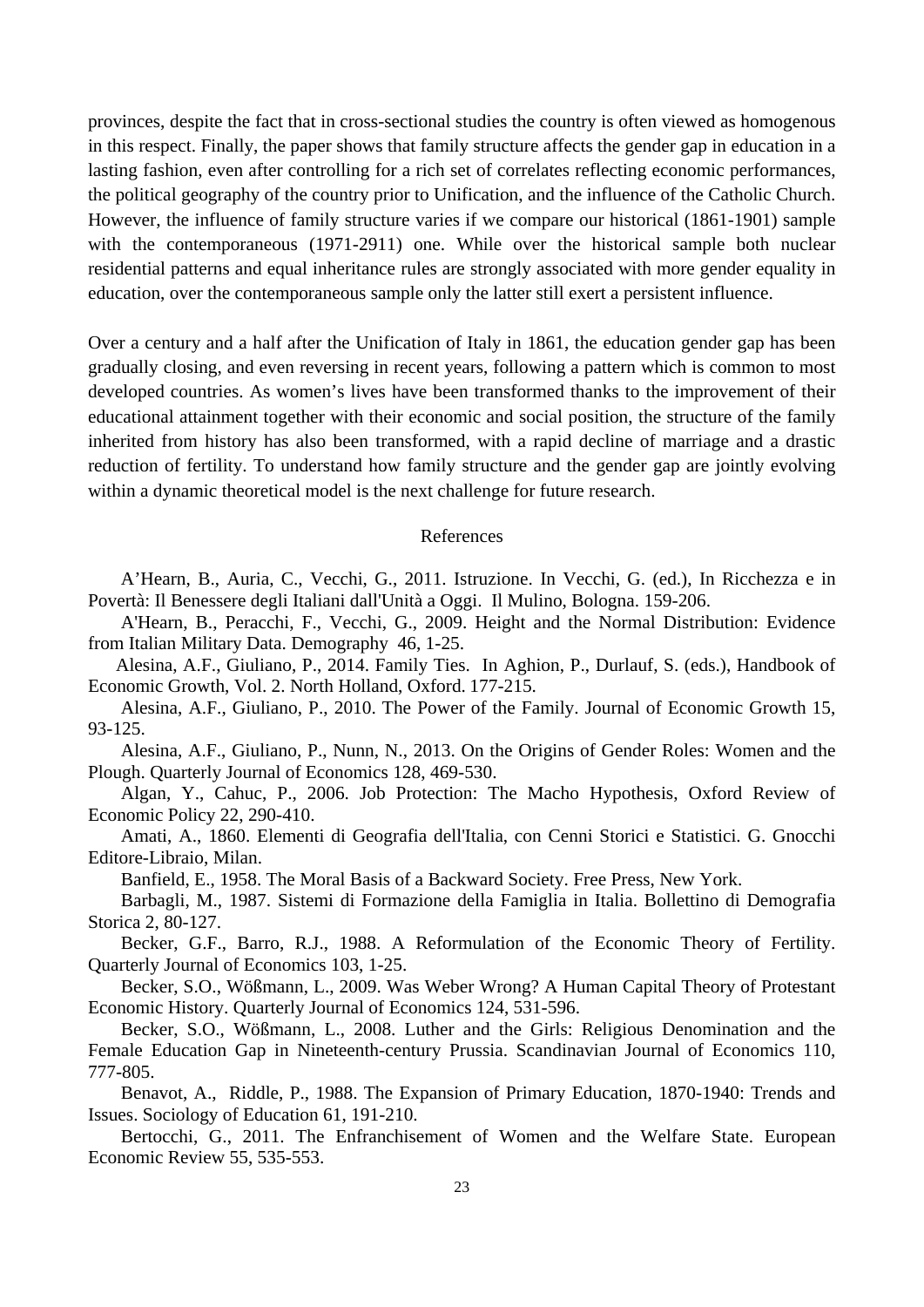Bertocchi, G., 2006. The Law of Primogeniture and the Transition from Landed Aristocracy to Industrial Democracy. Journal of Economic Growth 11, 41-68.

Bertocchi, G., Bozzano, M., 2013. Women, Medieval Commerce, and the Education Gender Gap. CEPR Discussion Paper No. 9359.

Bertocchi, G., Brunetti, M., Torricelli, C., 2014. Is It Money or Brains? The Determinants of Intra-Family Decision Power. Journal of Economic Behavior & Organization 101, 65-86.

Bertocchi, G., Spagat, M., 1997. Il Ruolo dei Licei e delle Scuole Tecnico-Professionali tra Progresso Tecnologico, Conflitto Sociale e Sviluppo Economico. In Rossi, N. (ed.), L'Istruzione in

Italia: Solo un Pezzo di Carta? Il Mulino, Bologna. 421-459.

Bertola, G., Sestito, P., 2013. Human Capital. In Toniolo, G. (ed.), The Oxford Handbook of the Italian Economy since Unification. Oxford University Press, New York. 249-270.

Bloch, M., 1949. Apologie pour l'Histoire ou Métier d'Historien. Librairie Armand Colin, Paris. Bianchi, M., 1845. Geografia Politica dell'Italia. Società Editrice Fiorentina, Florence.

Bozzano, M., 2014. Assessing Gender Inequality among Italian Regions: The Italian Gender Gap Index. Rivista di Politica Economica 103, 255-300.

Buonazia, G., 1870. Documenti sulla Istruzione Elementare del Regno d'Italia, Parte II. Eredi Botta, Florence.

Ciccarelli, C., Fenoaltea, S., 2013. Through the Magnifying Glass: Provincial Aspects of Industrial Growth in Post-Unification Italy. Economic History Review 66, 57-85.

Coleman, J.S., 1990. Foundations of Social Theory. Harvard University Press, Cambridge.

Correnti, C., 1858. Annuario Statistico Italiano. Anno I: 1857-58. Tipografia Letteraria, Turin,

Del Panta, L., Livi Bacci, M., Pinto, G., 1996. La Popolazione Italiana dal Medioevo a Oggi. Laterza, Rome.

De Mauro, T., 1963. Storia Linguistica dell'Italia Unita. Laterza, Bari.

De Moor, T., Van Zanden, J.L., 2010. Girlpower: The European Marriage Pattern and Labour Markets in the North Sea Region in the Late Medieval and Early Modern Period. Economic History Review 63, 1-33.

Dennison, T., Ogilvie, S., 2013. Does the European Marriage Pattern Explain Economic Growth? CESifo Working Paper No. 4244.

Dilli, S., Rijpma, A., Carmichael, S., 2013. Development Versus Legacy: The Relative Role of Development and Historical Legacies in Achieving Gender Equality. CESifo Working Paper No. 4411.

DIRSTAT, 1877. Popolazione. Movimento dello Stato Civile. Anno 1875. Tipografia Cenniniana, Rome.

Duflo, E., 2012. Women Empowerment and Economic Development. Journal of Economic Literature 50, 1051-1079.

Duranton, G., Rodriguez-Pose, A., Sandall, R., 2009. Family Types and the Persistence of Regional Disparities in Europe. Economic Geography 85, 23-47.

Esping-Andersen, G., 1990. The Three Worlds of Welfare Capitalism, Cambridge University Press, Cambridge.

Fernandez, R., Wong, J.C., 2011. The Disappearing Gender Gap: The Impact of Divorce, Wages, and Preferences on Education Choices and Women's Work. Mimeo, New York University.

Fogel, R.W., Engerman, S.L., Trussell, J., 1982. Exploring the Uses of Data on Height: The Analysis of Long-Term Trends in Nutrition, Labor Welfare, and Labor Productivity. Social Science History 6, 401-421.

Foreman-Peck, J., 2011. The Western European Marriage Pattern and Economic Development. Explorations in Economic History 48, 292-309.

Galasso, V., Profeta, P., 2013. From Family Culture to Welfare State Design. Mimeo. Bocconi University.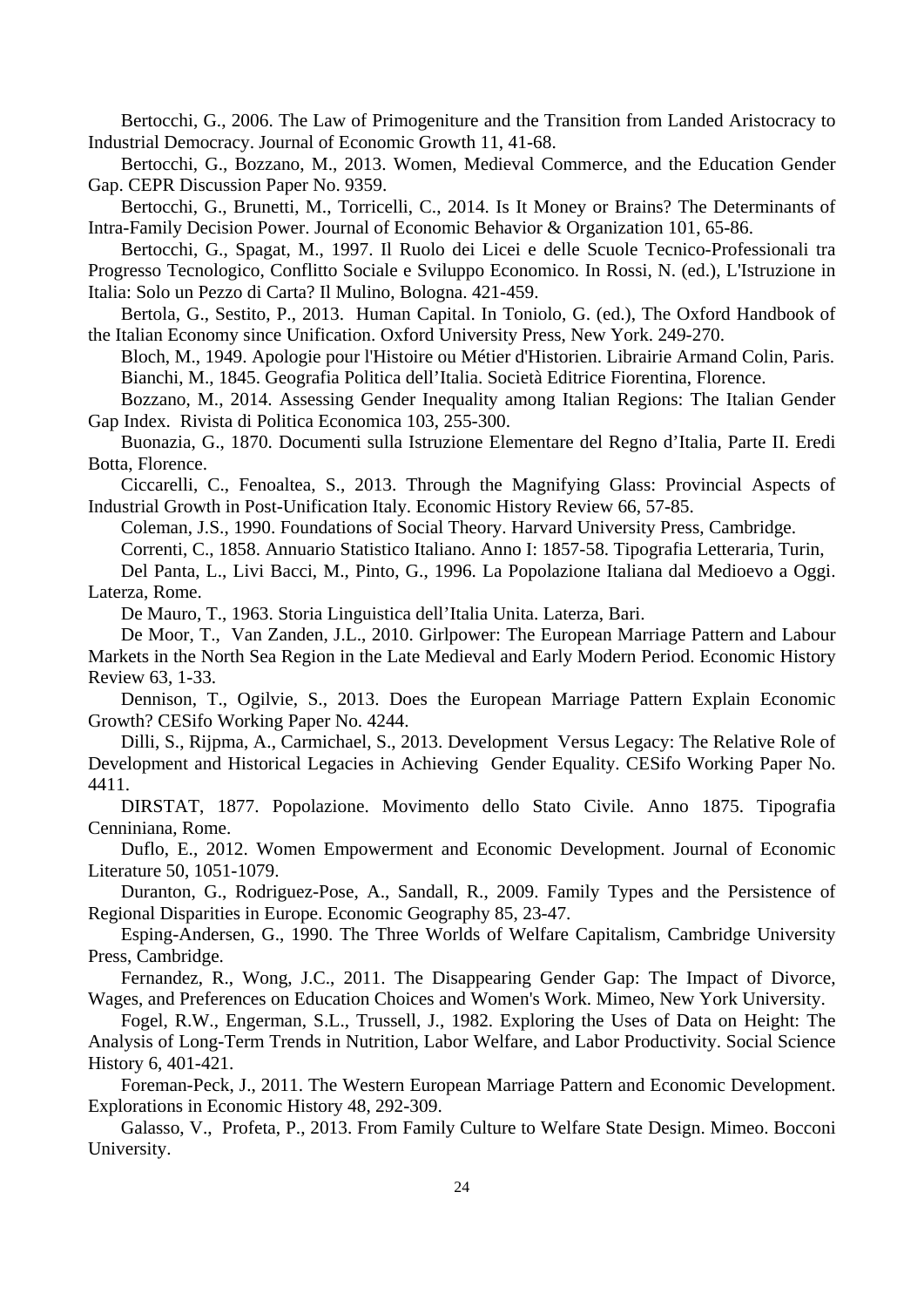Galasso, V., Profeta, P., 2010. When the State Mirrors the Family: The Design of Pension Systems. CEPR Discussion Papers No. 8723.

Galor, O., Weil, D.N., 1996. The Gender Gap, Fertility, and Growth. American Economic Review 86, 274-387.

Goldin, C., 1998. America's Graduation from High School: The Evolution and Spread of Secondary Schooling in the Twentieth Century. Journal of Economic History 58, 345-374.

Goldin, C., Katz L.F., Kuziemko, I., 2006. The Homecoming of American College Women: The Reversal of the Gender Gap in College. Journal of Economic Perspectives 20, 133-156.

 Goody, J., 1976. Inheritance, Property and Women: Some Comparative Considerations., In Goody, J., Thirsk, J., Thompson, E.P. (eds.), Family and Inheritance: Rural Society in Western Europe 1200-1800. Cambridge University Press, Cambridge. 10-36.

Greif, A., Tabellini, G., 2012. The Clan and the City: Sustaining Cooperation in China and Europe. Mimeo. Stanford University.

Hajnal, J., 1965. European Marriage Patterns in Perspective. In Glass, D.V., Eversley D.E.C. (eds.), Population in History: Essays in Historical Demography. Edward Arnold, London. 101-143.

Hajnal, J., 1982. Two Kinds of Preindustrial Household Formation System. Population and Development Review 8, 449-494.

Incatasciato, B., 1978. Leggere, Scrivere, Far di Conto. Per una Storia della Didattica nella Scuola Elementare. In Tomasi, T., Genovesi, G., Tancredi Torelli, M.P., Incatasciato, B., Ulivieri,

S., Catarsi, E. (eds.), L'Istruzione di Base in Italia (1859-1977). Vallecchi, Florence. 128-134.

ISTAT, 2009. Atlante Statistico dei Comuni. Settore Ambiente e Territorio. Istituto Nazionale di Statistica, Rome.

Istituto Guglielmo Tagliacarne, 2011. Reddito e Occupazione nelle Province Italiane dal 1861 ad Oggi. Istituto Guglielmo Tagliacarne, Rome.

 Licini, S., 2011. Assessing Female Wealth in Nineteenth Century Milano, Italy. Accounting History 16, 35-54.

MAIC, 1864. Popolazione: Censimento Generale (31 Dicembre 1861). Tipografia Letteraria, Turin.

MAIC, 1865. Statistica del Regno d'Italia. Istruzione Pubblica e Privata. Anno scolastico 1862- 63. Enrico Dalmazzo Tipografo, Turin.

MAIC, 1868. Statistica del Regno d'Italia, Popolazione, Movimento dello Stato Civile del 1867. Tipografia Tofani, Florence.

MAIC, 1872. Censimento della Popolazione del Regno d'Italia al 31 dicembre 1871. Stamperia Reale, Rome.

MAIC, 1874. Annuario della Istruzione Pubblica del Regno d'Italia per l'Anno Scolastico 1873- 74. Regia Tipografia, Rome.

MAIC, 1883. Censimento della Popolazione del Regno d'Italia al 31 dicembre 1881. Tipografia Bodoniana, Rome.

MAIC, 1884. Statistica della Istruzione Primaria e Normale per l'Anno Scolastico 1881-82. Tipografia Nazionale, Rome.

MAIC, 1902. Censimento della Popolazione del Regno d'Italia al 10 Febbraio 1901. Tipografia Nazionale Bertero, Rome.

MAIC, 1906. Statistica della Istruzione Primaria e Normale per l'Anno Scolastico 1901-02. Tipografia Nazionale Bertero, Rome.

Palmieri, A., 1857. Topografia Statistica dello Stato Pontificio. Parte Prima, Roma. Tipografia Forense, Rome.

Pécout, G., 1999. Il Lungo Risorgimento: La Nascita dell'Italia Contemporanea (1770-1922). Edizioni Bruno Mondadori, Milan.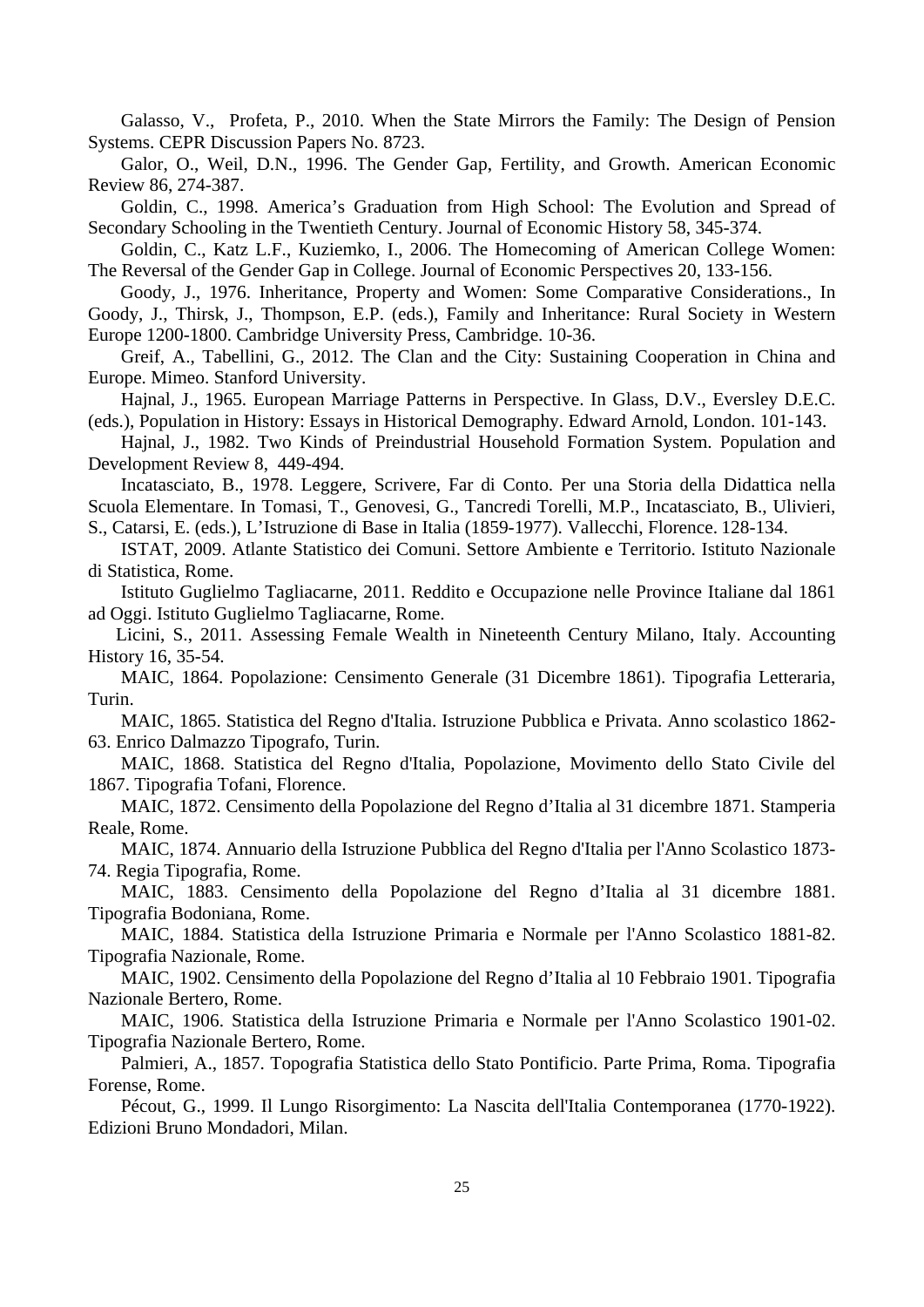Sacchi, G., 1858. Le Scuole Reali Inferiori ed Elementari nelle Provincie Venete. Annali Universali di Statistica, Economia Pubblica, Legislazione, Storia, Viaggi e Commercio No. 133.

Serristori, L., 1842. Statistica dell'Italia. Stamperia Granducale, Florence.

Spolaore, E., Wacziarg, R., 2013. How Deep Are the Roots of Economic Development? Journal of Economic Literature 51, 325-369.

Todd, E., 1990. L'Invention de l'Europe. Seuil, Paris.

Todd, E., 1984. L'Enfance du Monde, Structures Familiales et Développement. Seuil, Paris. Tur-Prats, A., 2014. Family Types and Intimate-Partner Violence: A Historical Perspective. Mimeo. Universitat Autonoma de Barcelona.

Vigo, G., 1971. Istruzione e Sviluppo Economico in Italia nel Secolo XIX, Archivio Economico dell'Unificazione Italiana, Serie II, vol. XVIII. ILTE, Turin.

Voigtlander, N., Voth, H.-J., 2013. How the West "Invented" Fertility Restriction. American Economic Review 103, 2227-2264.

Zamagni, V., 2002. L'Offerta di Istruzione in Italia 1861-1981: Un Fattore Guida dello Sviluppo o un Ostacolo? In Gilli, G., Lupo, M., Zilli, I. (eds.), Scuola e Società. Le Istituzioni Scolastiche in Italia dall'Età Moderna al Futuro. ESI, Naples. 143-182.

#### APPENDIX

This appendix describes the data underlying our study in more detail. The dataset contains information from 69 Italian provinces at 1871 boundaries. We collect province-level data at three points in time (1861, 1881, 1901) whenever available, spanning the first forty years after Italian Unification. For the post-World War II period we collect data for 1971 and 2001. Table A1 contains variable definitions and sources. Methodological notes on the construction of the dataset follow next. Table A2 presents summary statistics.

| Variable                       | Construction                                                                                          | Main Source          |
|--------------------------------|-------------------------------------------------------------------------------------------------------|----------------------|
| Primary enrollment rate        | Pupils enrolled in primary<br>school/population of primary school<br>age $(6-12)*100$                 | MAIC (various years) |
| Lower primary enrollment rate  | Pupils enrolled in lower primary<br>school/population of primary school<br>age $(6-12)$ *100          | MAIC (various years) |
| Upper primary enrollment rate  | Pupils enrolled in upper primary<br>school/population of primary school<br>age $(6-12)$ *100          | MAIC (various years) |
| Male primary enrollment rate   | Male pupils enrolled in primary school/<br>male population of primary school age<br>$(6-12)*100$      | MAIC (various years) |
| Female primary enrollment rate | Female pupils enrolled in primary<br>school/ female population of primary<br>school age $(6-12)$ *100 | MAIC (various years) |

| Table A1. Variable definitions and sources |
|--------------------------------------------|
|                                            |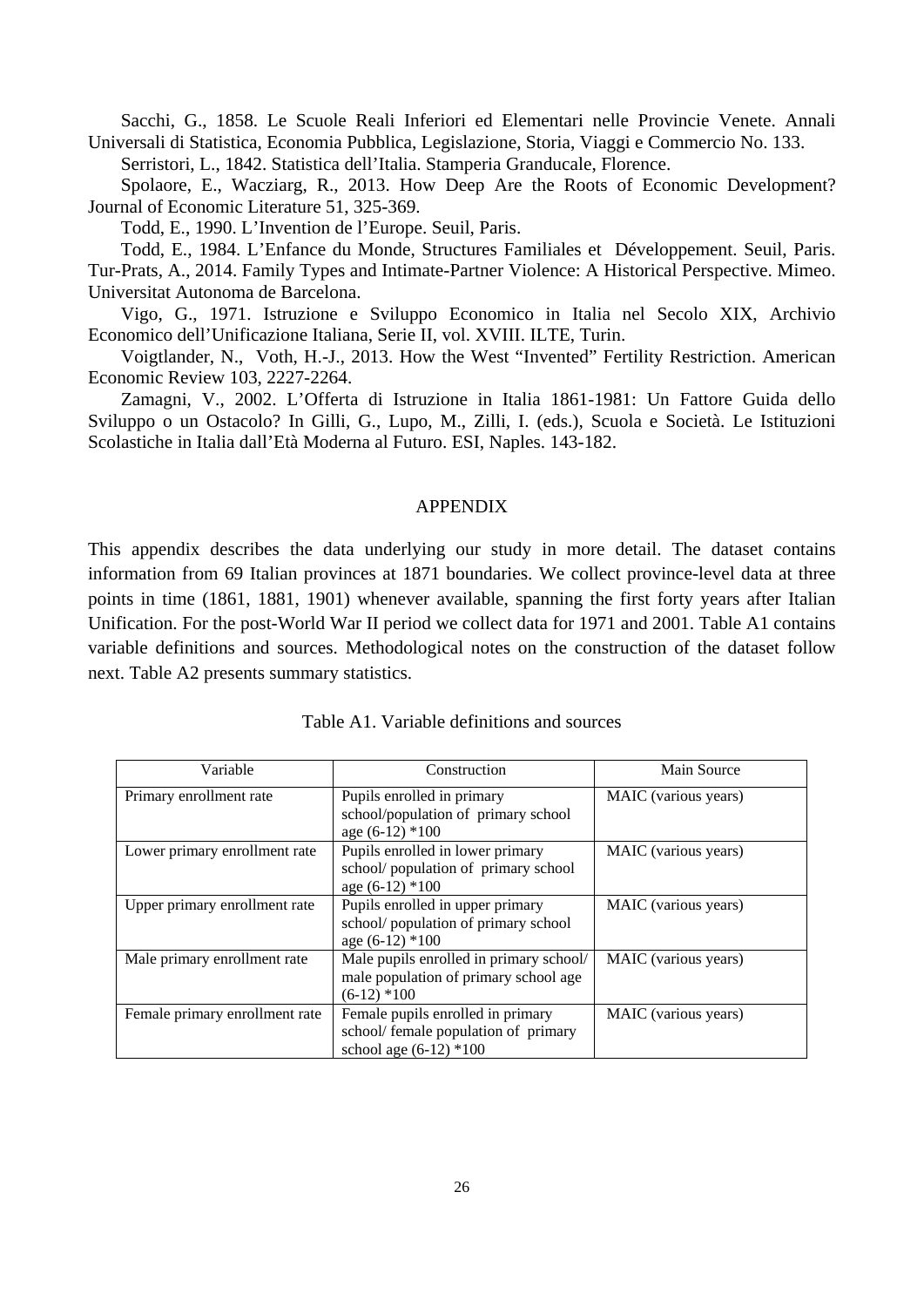| Female to male primary                           | [Female pupils enrolled in primary      | MAIC (various years)             |
|--------------------------------------------------|-----------------------------------------|----------------------------------|
| enrollment ratio                                 | school/ female population of primary    |                                  |
|                                                  | school age (6-12)]/ [male pupils        |                                  |
|                                                  | enrolled in primary school/male         |                                  |
|                                                  | population of primary school age (6-    |                                  |
|                                                  | $[12]$ = female pupils enrolled in      |                                  |
|                                                  | primary school/ male pupils enrolled in |                                  |
|                                                  | primary school * masculinity of         |                                  |
|                                                  | primary school age (6-12) population    |                                  |
| Female to male upper primary                     | Female pupils enrolled in upper         | MAIC (various years)             |
| enrollment ratio                                 | primary school/ male pupils enrolled in |                                  |
|                                                  | upper primary school * masculinity of   |                                  |
|                                                  | primary school age (6-12) population    |                                  |
|                                                  |                                         |                                  |
| Female to male lower primary<br>enrollment ratio | Female pupils enrolled in lower         | MAIC (various years)             |
|                                                  | primary school/ male pupils enrolled in |                                  |
|                                                  | lower primary school * masculinity of   |                                  |
|                                                  | primary school age (6-12) population    |                                  |
| Female to male secondary                         | Females with at least a high-school     | <b>ISTAT (2009)</b>              |
| attainment ratio 1971                            | diploma/ males with at least a high-    |                                  |
|                                                  | school diploma. Year 1971.              |                                  |
| Female to male tertiary                          | Females with a university degree/       | <b>ISTAT (2009)</b>              |
| attainment ratio 1971                            | males with a university degree. Year    |                                  |
|                                                  | 1971.                                   |                                  |
| Female to male secondary                         | Females with at least a high-school     | <b>ISTAT (2009)</b>              |
| attainment ratio 2001                            | diploma over female population over     |                                  |
|                                                  | age 19/ males with at least a high-     |                                  |
|                                                  | school diploma over male population     |                                  |
|                                                  | over age 19. Year 2001.                 |                                  |
| Female to male tertiary                          | Females with a university degree over   | <b>ISTAT (2009)</b>              |
| attainment ratio 2001                            | female population over age 19/ males    |                                  |
|                                                  | with a university degree over male      |                                  |
|                                                  | population over age 19. Year 2001.      |                                  |
| Masculinity                                      | Male population of primary school age   | Census (various years)           |
|                                                  | $(6-12)$ female population of primary   |                                  |
|                                                  | school age $(6-12)$                     |                                  |
| Latitude                                         | Latitude of the main city of the        | Passim                           |
|                                                  | province in decimal degrees.            |                                  |
| Longitude                                        | Longitude of the main city of the       | Passim                           |
|                                                  | province in decimal degrees.            |                                  |
| Plain terrain                                    | Percentage of plain terrain over the    | Passim                           |
|                                                  | total surface of the province           |                                  |
| Distance from Rome                               | Distance of the main provincial city or | http://distanzechilometriche.net |
|                                                  | town to Rome, in kilometres (great-     |                                  |
|                                                  | circle distance).                       |                                  |
| Clergy                                           | Number of clergy members/100            | Amati (1860), Correnti (1858)    |
|                                                  | individuals in population, in year 1857 |                                  |
|                                                  | (at the regional level)                 |                                  |
| Parish churches                                  | Number of parish churches in existence  | Bianchi (1845), Palmieri (1857)  |
|                                                  |                                         |                                  |
|                                                  | in the 1840-50s/ provincial surface in  |                                  |
|                                                  | squared kilometers.                     |                                  |
| Catholic teachers                                | Number of Catholic teachers/total       | MAIC (1865), MAIC (1874)         |
|                                                  | number of teachers, in year 1862        |                                  |
| Nuclear family                                   | Dummy variable: 1 if the nuclear        | Todd (1990)                      |
|                                                  | family type prevails, 0 otherwise       |                                  |
| Partible inheritance                             | Dummy variable: 1 if the partible       | Todd (1990)                      |
|                                                  | inheritance rule prevails, 0 otherwise  |                                  |
| Early marriage                                   | Women below age 15/ married women,      | Barbagli (1987), DIRSTAT         |
|                                                  | in 1872-75 (at the regional level)      | (1877)                           |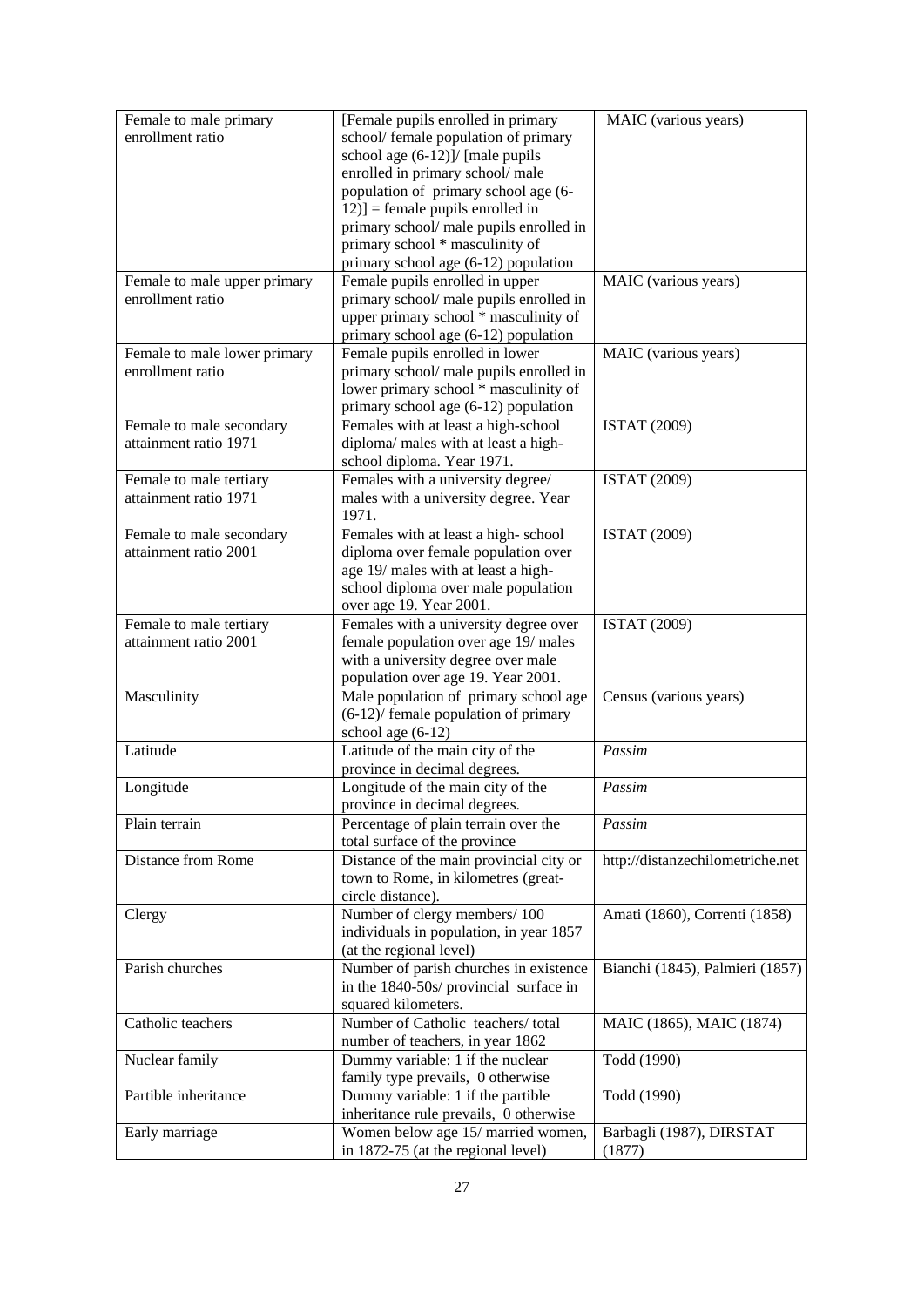| Egalitarian nuclear family with<br>early marriage | Dummy variable: 1 if the egalitarian<br>nuclear family type with early marriage<br>prevails, 0 otherwise | Todd (1990), Del Panta et al.<br>(1996) |
|---------------------------------------------------|----------------------------------------------------------------------------------------------------------|-----------------------------------------|
| Egalitarian nuclear family with                   | Dummy variable: 1 if the egalitarian                                                                     | Todd (1990), Del Panta et al.           |
| late marriage                                     | nuclear family type with late marriage                                                                   | (1996)                                  |
|                                                   | prevails, 0 otherwise                                                                                    |                                         |
| Incomplete stem family                            | Dummy variable: 1 if the incomplete                                                                      | Todd (1990), Del Panta et al.           |
|                                                   | stem family type prevails, 0 otherwise                                                                   | (1996)                                  |
| Communitarian family                              | Dummy variable: 1 if the                                                                                 | Todd (1990), Del Panta et al.           |
|                                                   | communitarian family type prevails, 0                                                                    | (1996)                                  |
|                                                   | otherwise                                                                                                |                                         |
| Savoys                                            | Dummy variable: 1 if the province was                                                                    | Pécout (1999)                           |
|                                                   | ruled by the Savoy-Carignano dynasty                                                                     |                                         |
|                                                   | prior to Unification, 0 otherwise                                                                        |                                         |
| Habsburgs                                         | Dummy variable: 1 if the province was                                                                    | Pécout (1999)                           |
|                                                   | ruled by the Habsburg dynasty prior to                                                                   |                                         |
|                                                   | Unification, 0 otherwise                                                                                 |                                         |
|                                                   |                                                                                                          | Pécout (1999)                           |
| Pope                                              | Dummy variable: 1 if the province was                                                                    |                                         |
|                                                   | ruled by the Pope prior to Unification,<br>0 otherwise                                                   |                                         |
|                                                   |                                                                                                          |                                         |
| <b>Bourbons</b>                                   | Dummy variable: 1 if the province was                                                                    | Pécout (1999)                           |
|                                                   | ruled by the Bourbon dynasty prior to                                                                    |                                         |
|                                                   | Unification, 0 otherwise                                                                                 |                                         |
| Height                                            | Average height at age 20 of military<br>conscripts                                                       | A'Hearn et al. (2011)                   |
| Population density                                | Total population (in thousands) living                                                                   | MAIC (1864), Vigo (1971)                |
|                                                   | in a province (at 1871 boundaries) in                                                                    |                                         |
|                                                   | 1861/provincial surface in squared                                                                       |                                         |
|                                                   | kilometers                                                                                               |                                         |
| Per capita value added                            | Total gross value added in agriculture,                                                                  | Istituto Guglielmo Tagliacarne          |
|                                                   | industry, and services over total                                                                        | (2011)                                  |
|                                                   | population of each province on the                                                                       |                                         |
|                                                   | basis of census data                                                                                     |                                         |
| Industrialization                                 | Provincial index of relative                                                                             | Ciccarelli and Fenoaltea (2013)         |
|                                                   | industrialization calculated on the basis                                                                |                                         |
|                                                   | of census data as the share of industrial                                                                |                                         |
|                                                   | value added, excluding construction,                                                                     |                                         |
|                                                   | over the share of the male population                                                                    |                                         |
|                                                   | over age 15                                                                                              |                                         |
|                                                   |                                                                                                          |                                         |

#### Methodological notes

*Historical education data:* We collect data for 1861, 1881, and 1901. Due to historical circumstances, we encountered a few problems because of lack of data in particular referring to the first wave. This arises from the fact that the Italian Unification process was a gradual process and therefore official statistical annuals could not take into account those provinces which entered the Italian Kingdom only in subsequent years. As a result data on gross enrollments (i.e., number of pupils of any age who are enrolled in primary schools as a percentage of the total official schoolage children) are constructed from various sources and mainly from Statistica del Regno d'Italia, Istruzione pubblica e privata, a statistical series compiled and published by the Ministry of Agriculture, Industry and Commerce (MAIC) from 1865 to 1906, and from Vigo (1971). For most provinces we impute to 1861 enrollment data referring to 1862-63. For provinces belonging to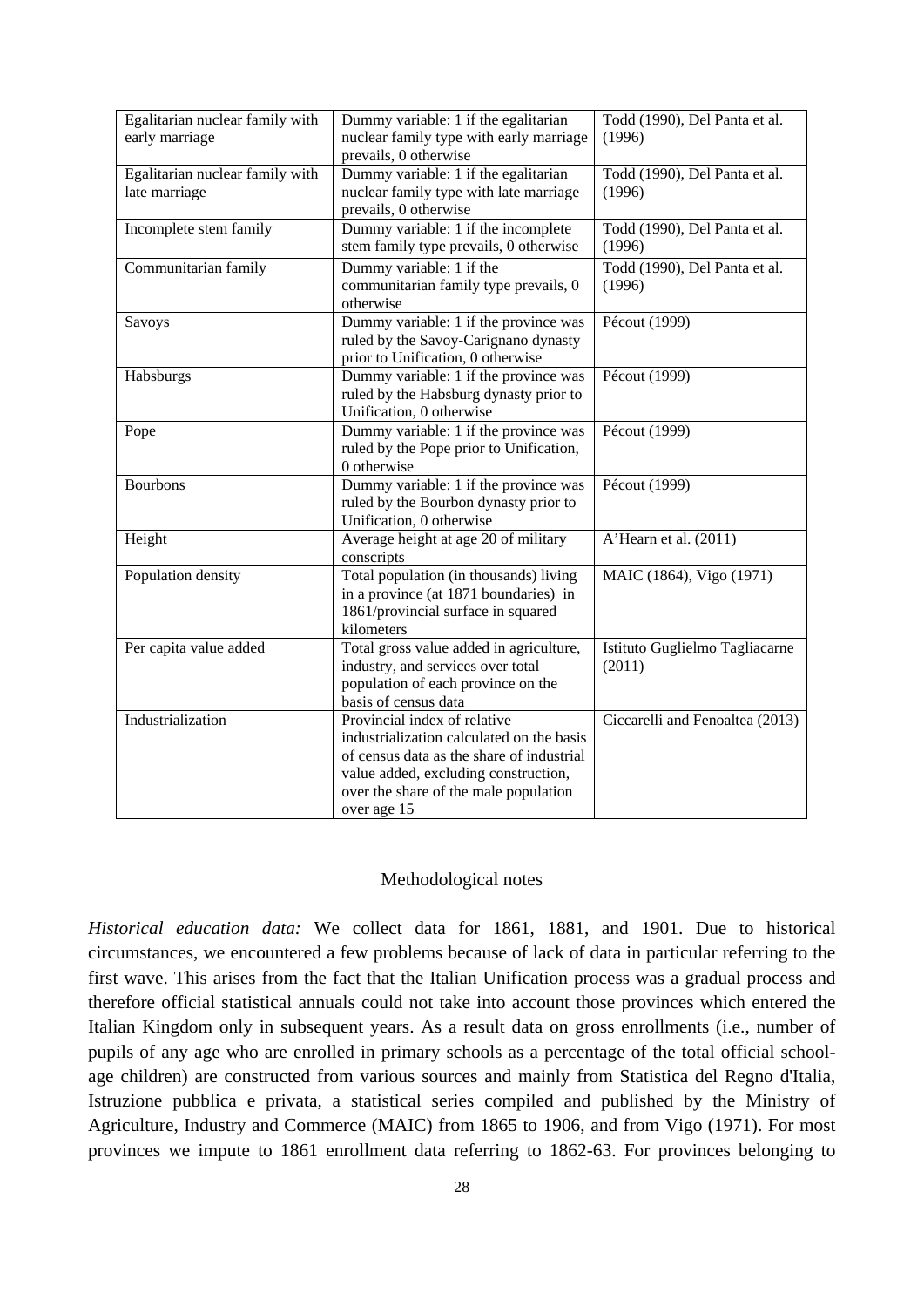today's Veneto data on enrollments for the first wave refer to 1856 and are from Buonazia (1870) and Vigo (1971) for primary school and Sacchi (1858) for upper primary school. For Mantua data refer to 1851 and are from Vigo (1971) for primary school and from MAIC (1872) for upper primary school. For Rome (and Comarca) data refer to 1858 and are from Vigo (1971) for primary school and from MAIC (1872) for upper primary school.

To determine enrollment rates, we consider 6-12 (excluded) as the relevant primary school age. In calculating lower and upper primary enrollment rates we still employ the population 6-12 (excluded) because we have no data for the specific grade ages. Therefore at the lower and upper level we have an unadjusted measure of enrollment (Benavot and Riddle, 1988) which induces a downward bias in the measure of enrollment rates.

In some cases gross enrollment rates are greater than 100% and this is due to under-aged and/or over-aged enrollment with respect to the school age being considered (and this is even more compelling during a period of expansion of mass education with a high incidence of late entrance). However, information on net rates (defined as the ratio between enrollments of age 6-12 over the population of age 6-12) is not available.

*Family structure:* Our first indicator is a dummy variable taking value 1 if the province was dominated by nuclear residential habits, 0 if complex ones. Our second indicator is a dummy variable taking value 1 if the province was dominated by equal partition rules of inheritance, 0 if by unequal ones. Information on both indicators is from Todd (1990). Our third indicator is the percentage of women married below the age of 15 in 1872-75, taken from Barbagli (1987) (the original source is DIRSTAT, 1877). Finally, we adapt the classification proposed by Todd (1990) to the Italian specific regional differentiation following Hajnal (1982), Barbagli (1987), and Del Panta et al. (1996) and code provinces according to a set of four dummies, one for each family type: egalitarian nuclear with late marriage, incomplete stem, communitarian, and egalitarian nuclear family with early marriage.

*Contemporaneous education data:* We collect data on female and male secondary and tertiary attainment for 1971 and 2001 from national censuses (ISTAT, 2009) and we obtain female to male ratios to be employed as our contemporaneous dependent variables. For 1971 our dependent variable is not weighted by relative population whereas for 2001 our variables are weighted by female and male population aged 19 or more.

*Religion:* We measure the influence of religion through four variables. Our first measure if the distance from Rome of the main city or town of each province in kilometers. The source is http://distanzechilometriche.net. Second, we collect information from Bianchi (1845) about the number of parish churches in each province in 1843 (the original source is Calendario Generale pei Regj Stati Sardi) and obtain their density by dividing it by the provincial surface in squared kilometers. Data on parish churches belonging to the Pope's territories are taken from Palmieri (1857) and refer to 1857. Third, we take the fraction of Catholic teachers over the total number of teachers in 1862. The main source is MAIC (1865), and MAIC (1874) for provinces of Veneto, Mantua, and Rome. Fourth, we measure the number of clergy in 1857 (taken from Amati, 1860, and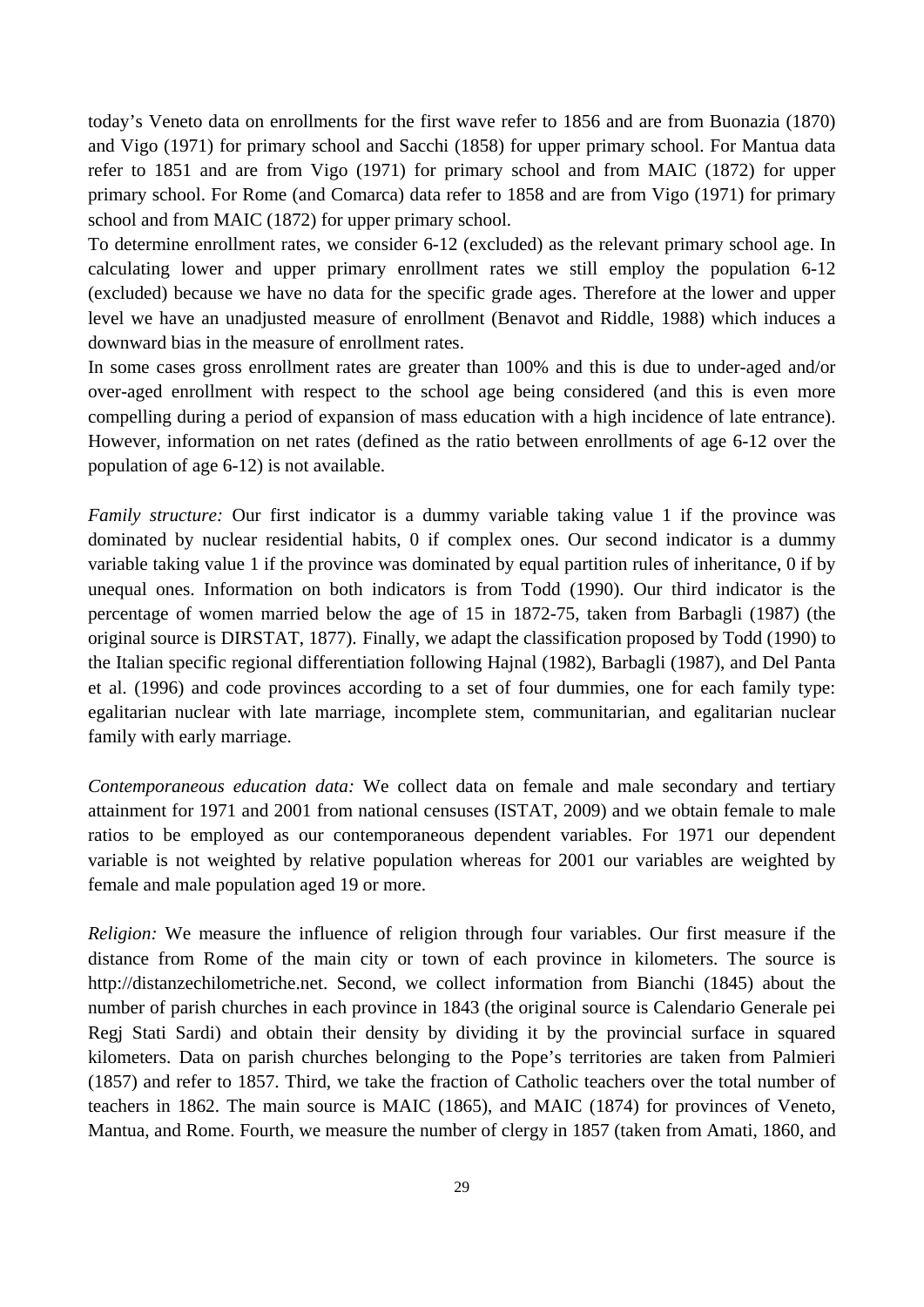Correnti, 1857) per 100 individuals in the population. This fourth variable is only available at the regional, rather than provincial, level.

*Political regimes:* This set of binary dummy variables are intended to capture the ruling dynasties immediately prior to Unification: the Savoy-Carignano, who ruled in the North Western areas of Italy, i.e., Piedmont, Liguria, and the island of Sardinia; the Habsburgs, who held direct control over Lombardy-Venetia, mostly in the North East, as part of the Austrian Empire, as well as indirect control over the Granduchy of Tuscany (Habsburg-Lorena) and other minor Duchies nearby (the Duchy of Modena under Este of Austria, the Duchy of Parma and Piacenza, and the Duchy of Massa Carrara under Habsburg-Lorena); the Pope, reigning over Rome and the Center South; and the Bourbons, in charge of the South and the Duchy of Lucca. Even though the latter falls under the Habsburgs in 1847, we consider it as dominated by the Bourbons throughout the 1816-1861 period. Information is from Pécout (1999).

*Height:* Data about wealth of ancient Italian provinces are not available. For this reason we employ height as a proxy for wealth. In the economic history literature it is common to make use of anthropometric measures because they provide important indirect information on changes in the well-being of the population. Data on height refer to the mean height of military conscripts aged 20 at the provincial level and are taken from A'Hearn et al. (2011, Table S3). For an exhaustive presentation of the use of this kind of anthropometric data as a plausible proxy for well-being and living standards see A'Hearn et al. (2011, ch. 2). For a discussion about the methodological approach employed to estimate average height see A'Hearn et al. (2009).

*Population density:* We collect data about the total population living in each province in 1861 from the census (MAIC, 1864) and, for provinces belonging to Veneto, Mantua, and Rome, from Vigo (1971). We divide it by total surface of the province in squared kilometers.

*Per capita value added*: Data on per capita value added at the provincial level are taken from the estimates of the Istituto Guglielmo Tagliacarne (2011) which has calculated total gross value added in agriculture, industry, and services over total population of each province on the basis of census data. For a detailed explanation of the employed methodology for these estimates see Istituto Guglielmo Tagliacarne (2011). Data for the first wave for the provinces belonging to today Veneto, Mantua, and Rome refer to year 1871.

*Industrialization:* Data on industrialization at the provincial level are taken from Ciccarelli and Fenoaltea (2013, Table 2). The variable is a provincial index of relative industrialization calculated on the basis of census data as the share of industrial value added, excluding construction, over the share of the male population over age 15. Ciccarelli and Fenoaltea (2013) explain that using this age/sex group provides the best proxy of local GDP, because adult males represented the most mobile and flexible segment of the labor force and also because male labor force participation rates are uniformly high and not clouded, as female rates are, by varying local conventions. Data for the first wave refer to 1871.